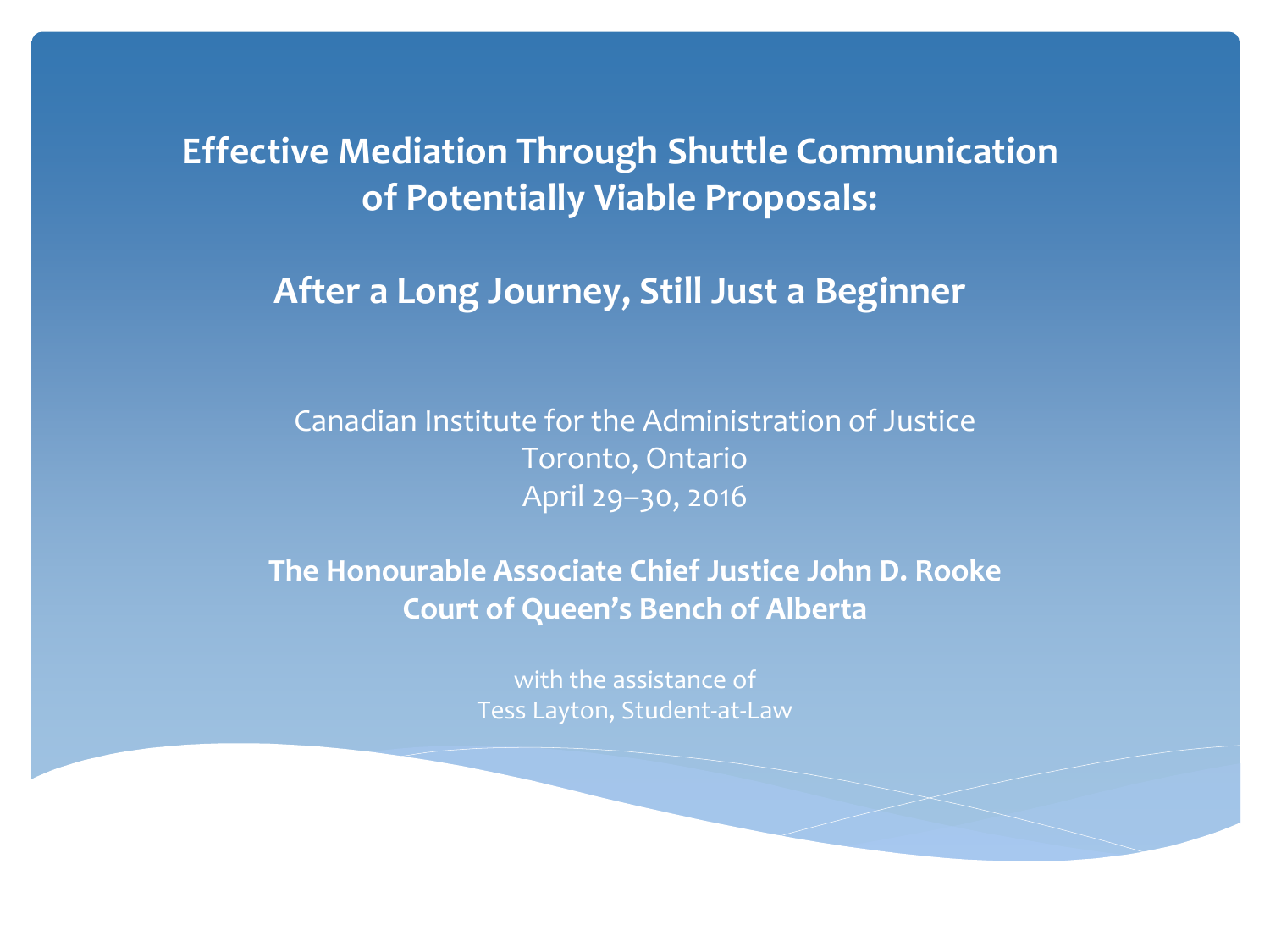#### *My assignment:*

*"The mediator as a negotiator: how and when to use individual sessions to improve the process of mediation"*

*However, I need to step back 20 years…*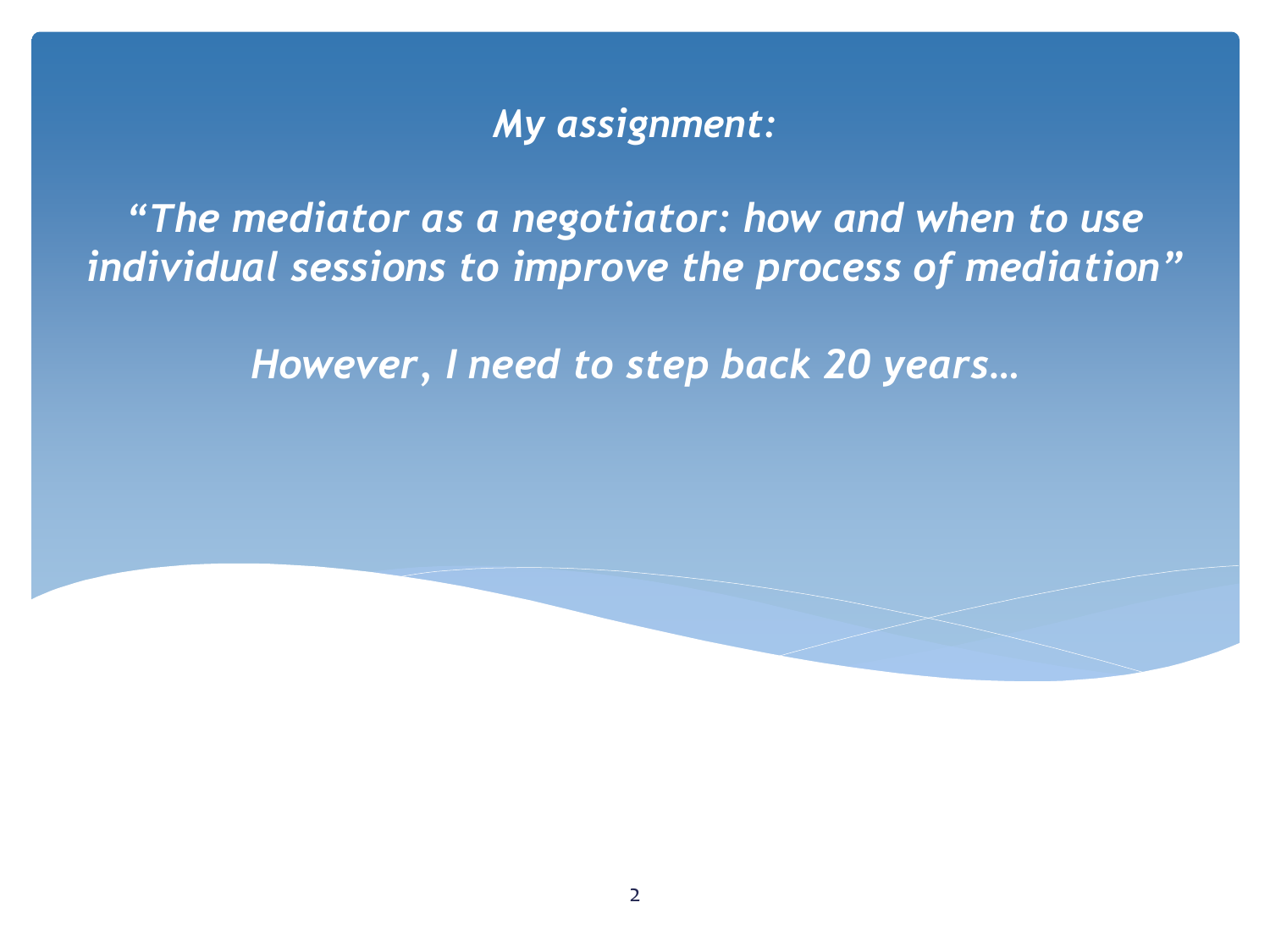- this is just a beginning of my description of judicial mediation, as I conduct it
- •I will describe how—after a long journey of over 20 years of doing 150+ judicial mediations—I have learned what I consider to be the most effective way of doing them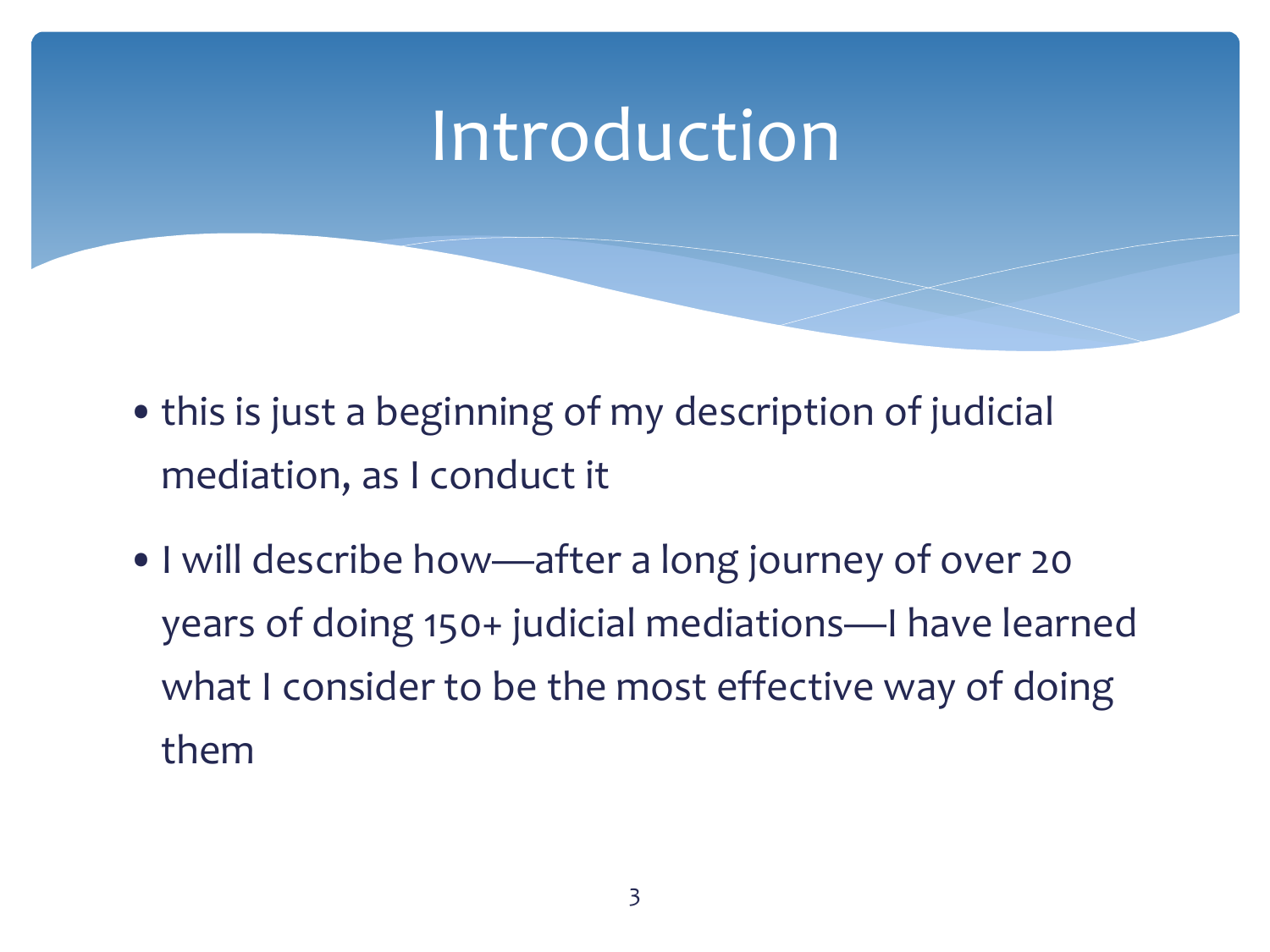- Judicial Dispute Resolutions (JDR) are either:
	- 1. facilitative; or
	- 2. evaluative (providing risk analysis of strengths/weaknesses, reality checks, opinion on appropriate ranges of reasonableness in relation to the parties' positions); or
	- 3. some variations: mini-trials; early neutral evaluation; binding mediations (med/arb, or binding JDR)
- **whichever form I use, the process is equally adaptable to nonjudicial mediation**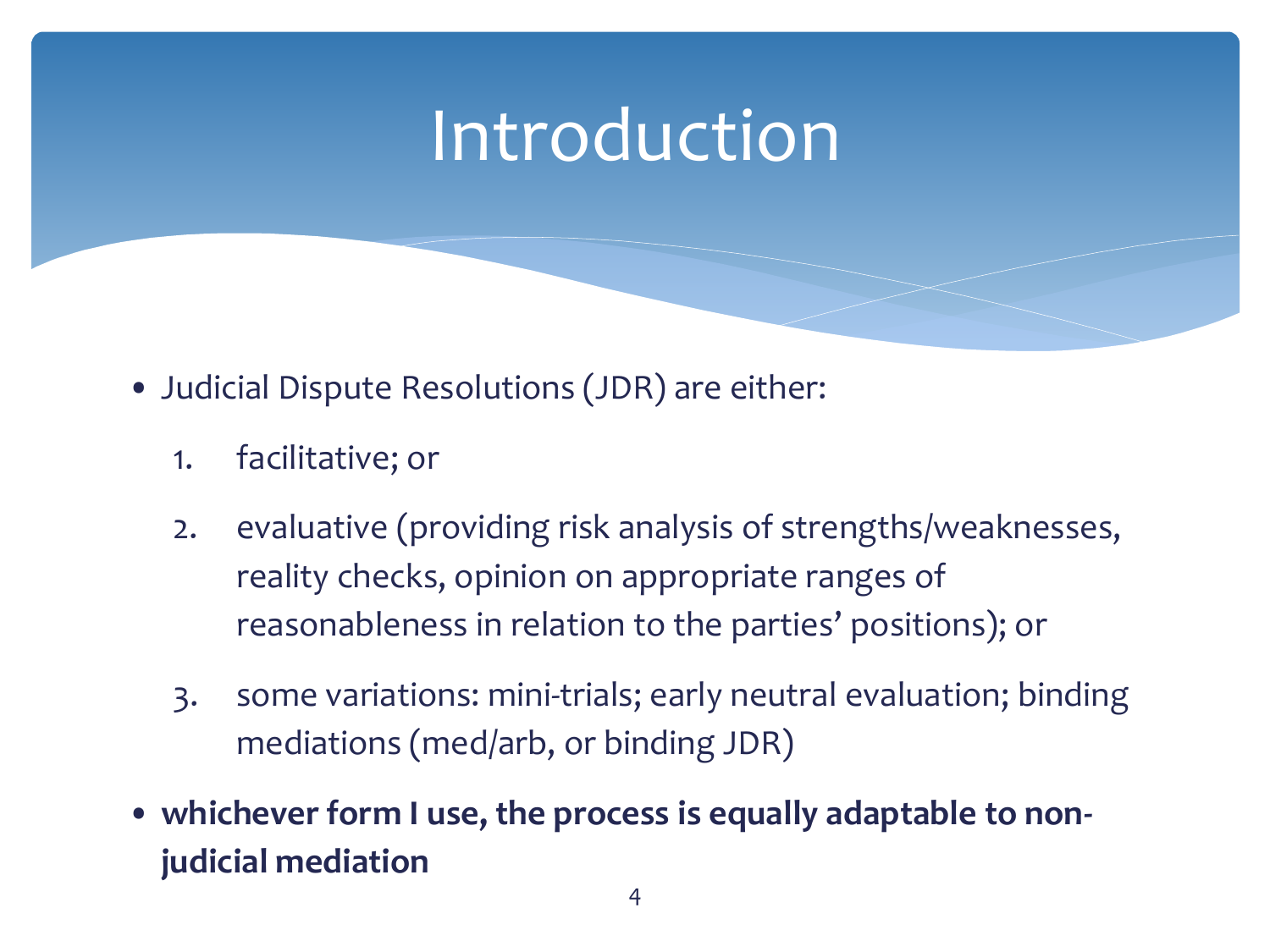- experience (since 1996), significant judicial education on mediation, and formal research on judicial mediation (2008–2010)
- LL.M. in Dispute Resolution (Univ. of Alberta, 2010)
	- Evaluation Report of the Court of Queen's Bench of Alberta's JDR Process (product of empirical and legal/ethical research on judicial mediation)
	- converted into an LL.M. Thesis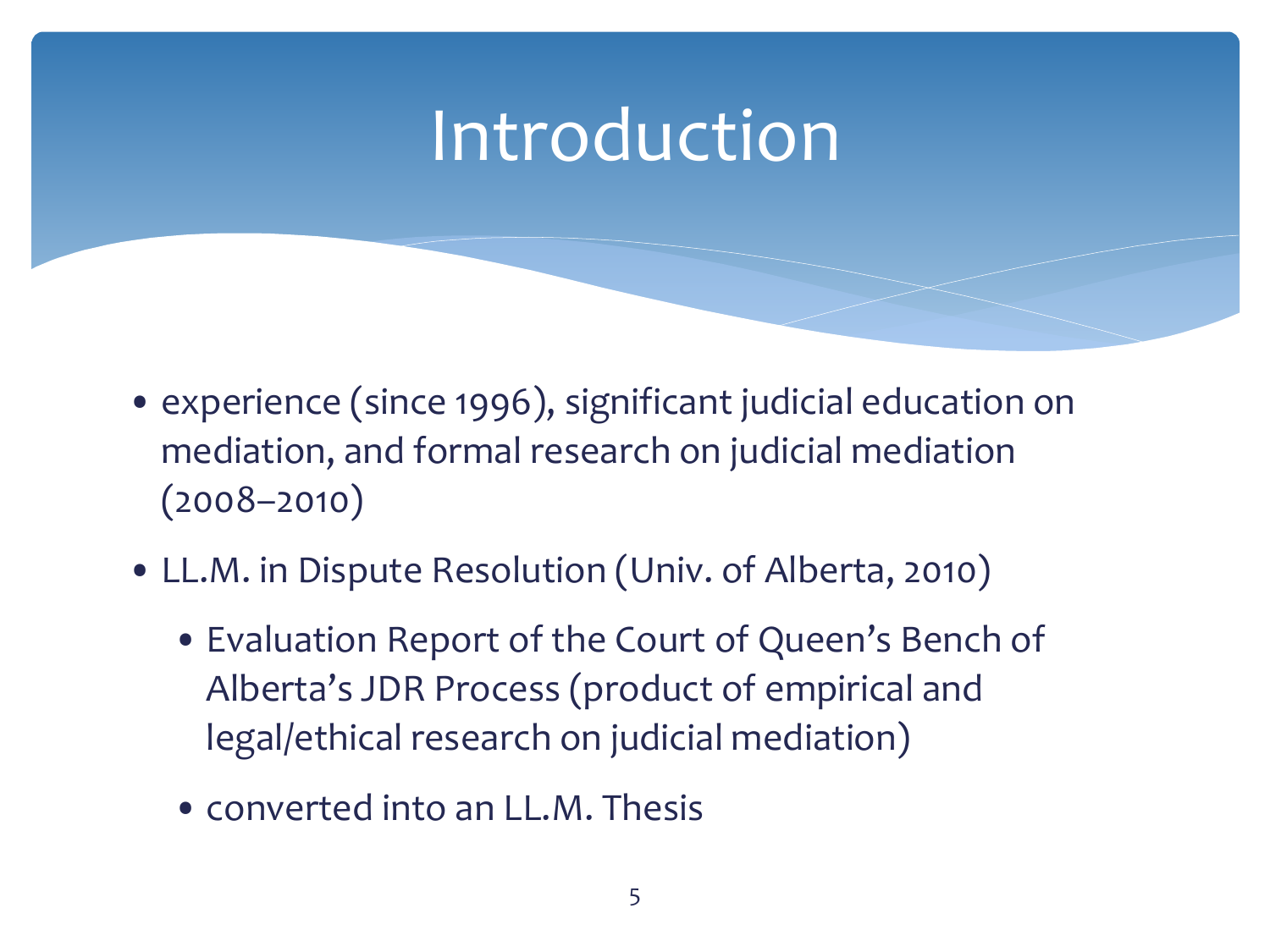- my research is a background to my experience and as an aid to what I present here
- •my LL.M. Thesis demonstrates that mediation, at least in our Court, is not an alternative to litigation, but a real part of the litigation "multi-door" resolution process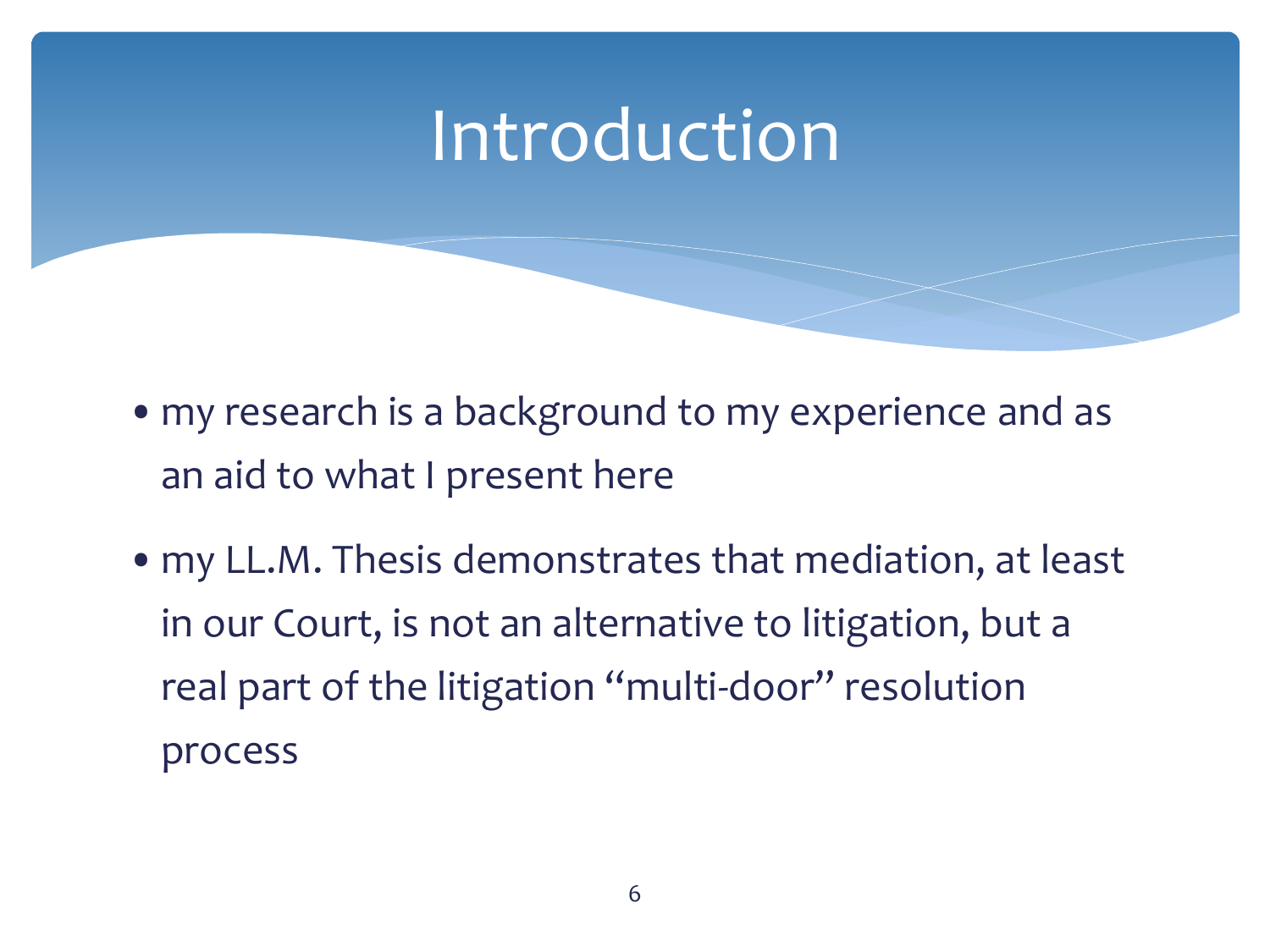- for this current presentation, I have relied extensively on two legal research articles:
	- 1. Nancy A Welsh, "Making Deals in Court-Connected Mediation: What's Justice Got to Do With It" (2001) 79 Wash ULQ 787
	- 2. Barry Anderson, Les Swanson & Sam Imperati, "Veils and Cloaks of Ignorance: Under-used Tools for Conflict Resolution" (2014–15) 30 Ohio St J Disp Resol 45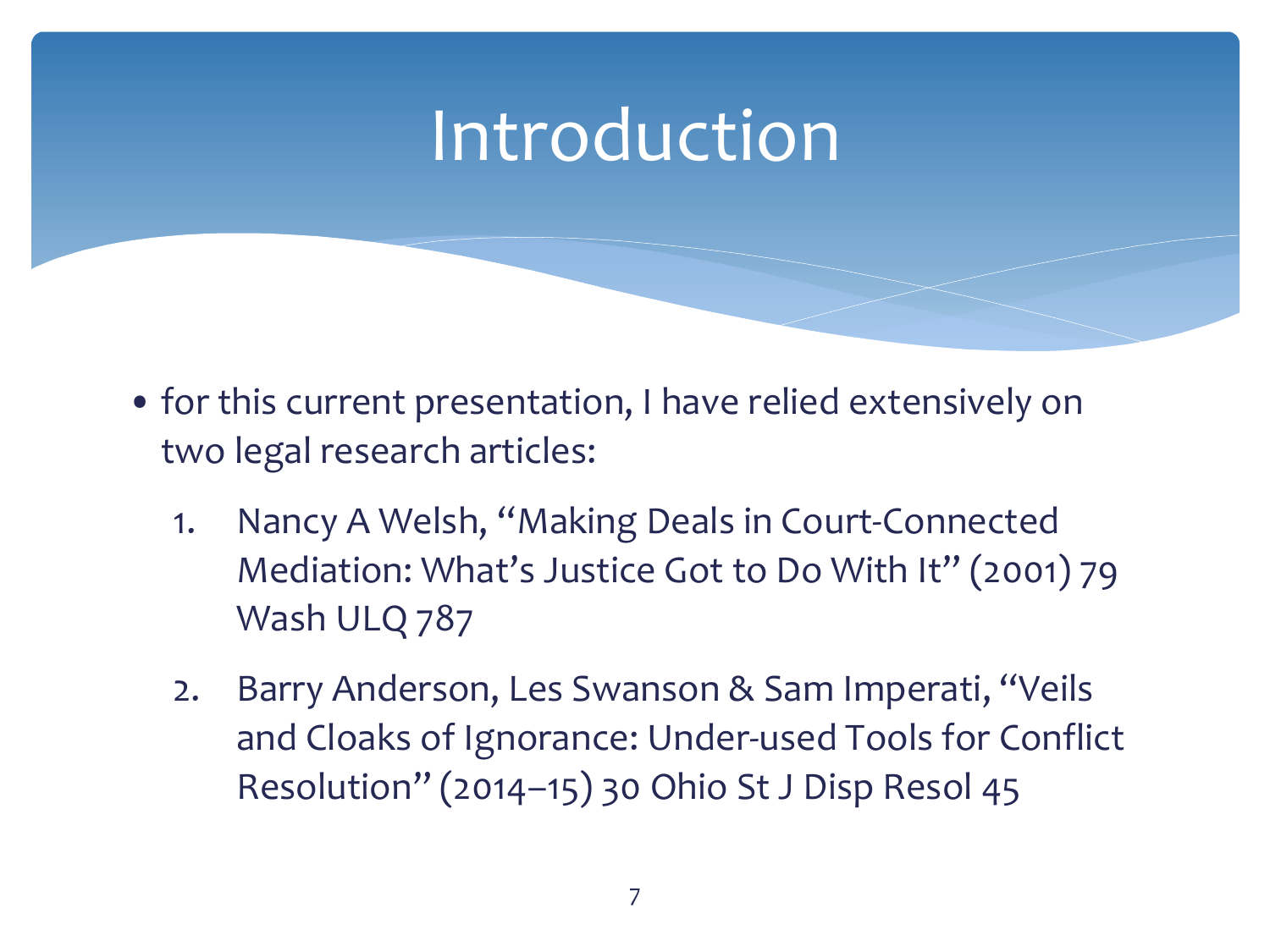#### Welsh

• Prof. Welsh argues: insuring that mediation comes within a procedural justice paradigm serves some of the courts' most important goals—delivering justice, delivering resolution, and fostering respect for the important institution of the judiciary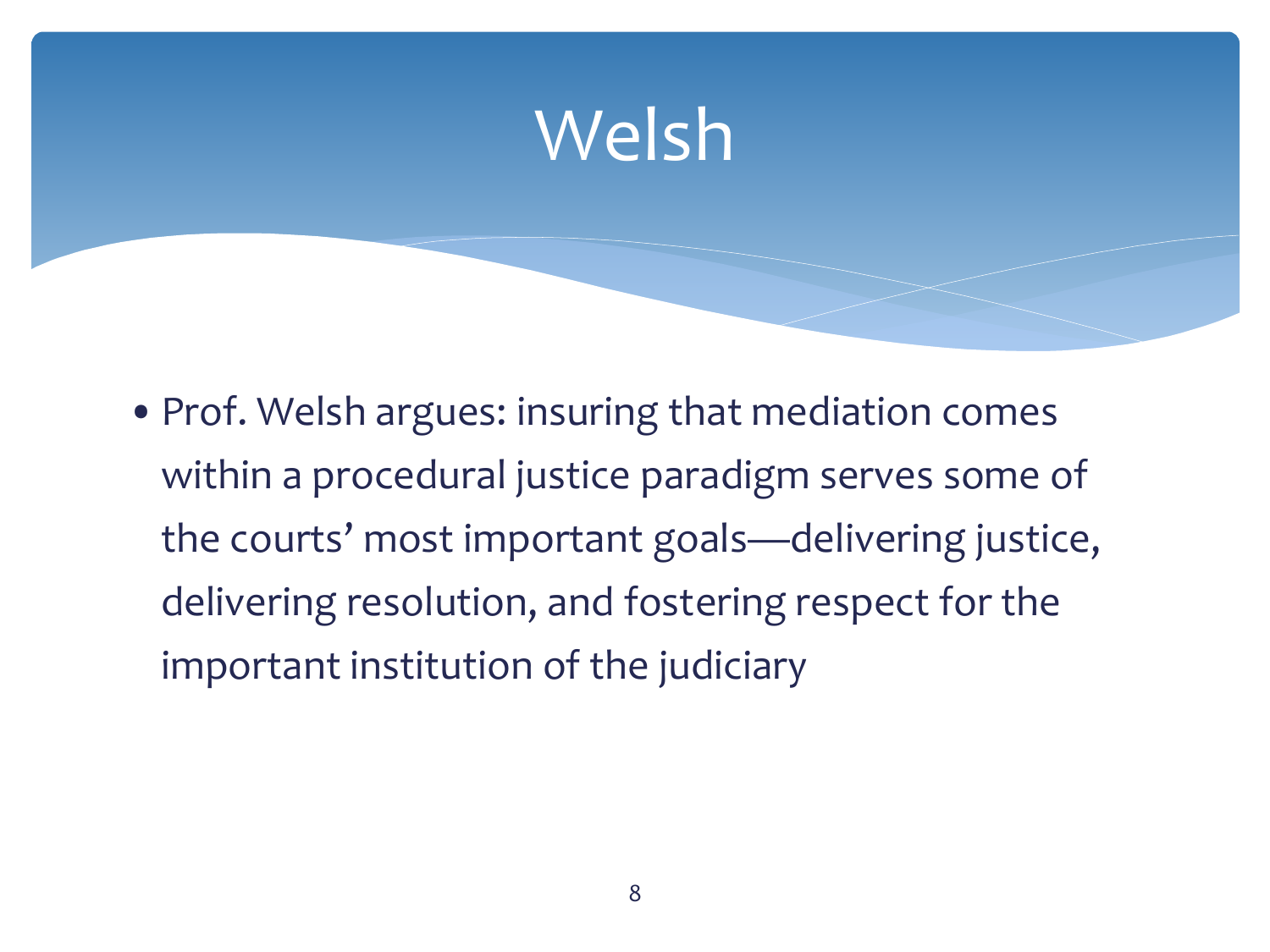- •John Rawls introduced the notion of a "veil of ignorance" as a conceptual device for promoting just choices, and Anderson *et al.* picked up the concept as a tool for mediations
- •potentially biasing information can be excluded from consideration by means of thin veils, thick veils, or cloaks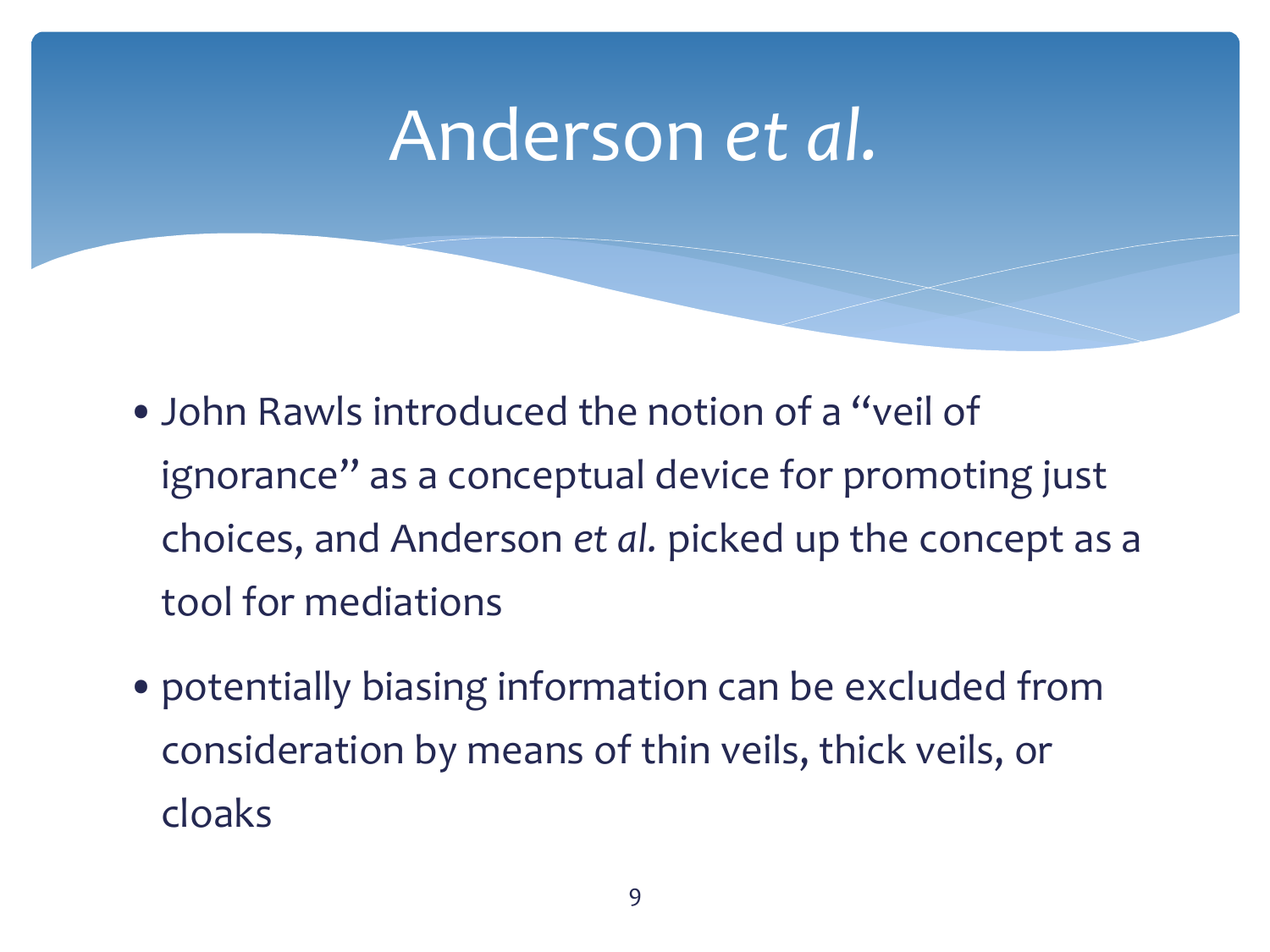- a **thin veil** consists of instructions to disregard information that is known and already in consciousness (e.g. telling a jury to disregard what they heard)
- a **thick veil** makes it difficult for information that is known but not in consciousness to be brought to consciousness (e.g. telling a jury to use information only for one purpose and not another)
- a **cloak** withholds information that is not yet known (e.g. after a *voir dire*, the trial justice finds the evidence inadmissible)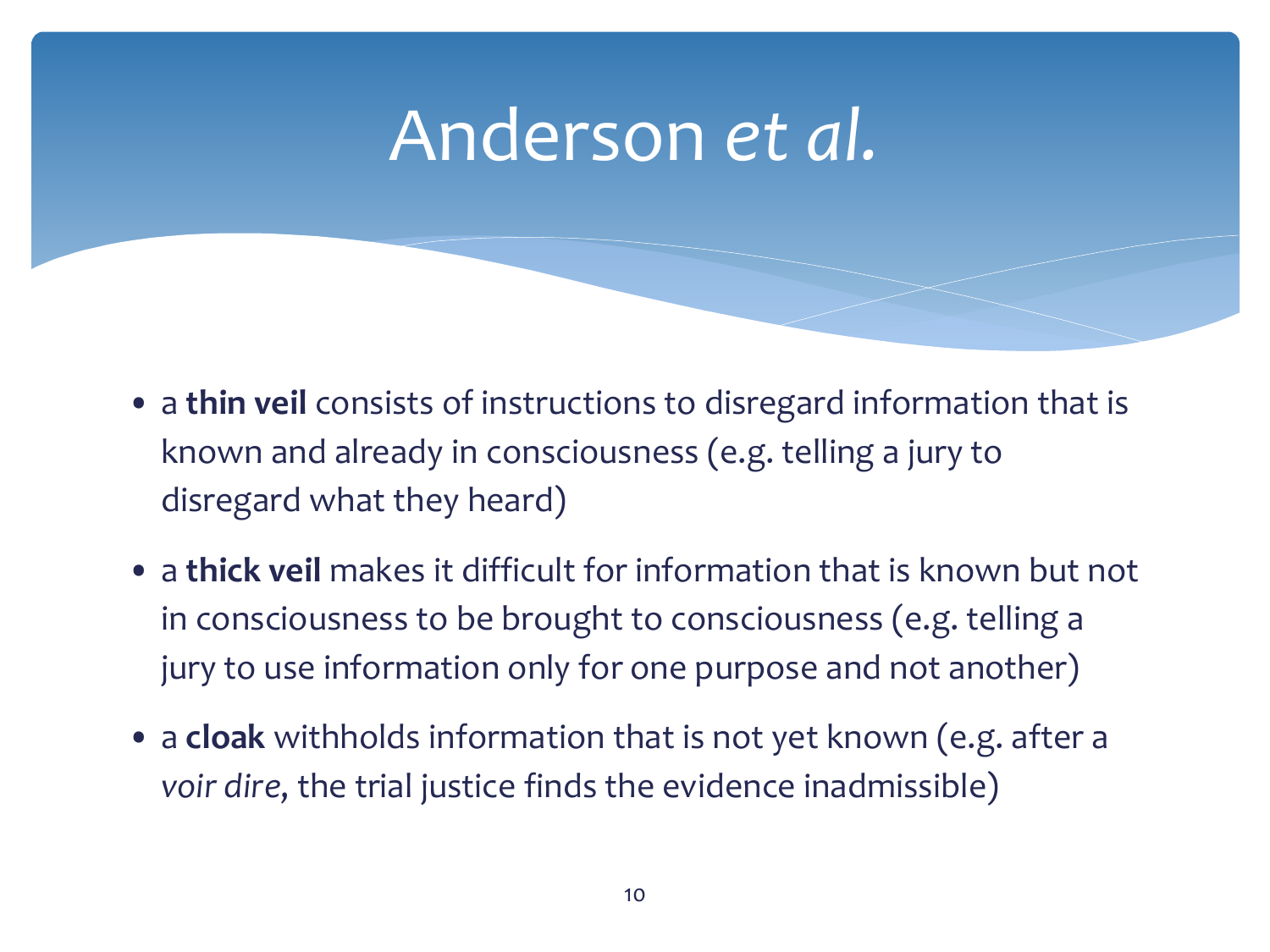- •opportunities to apply forms of cloaks and veils of ignorance arise in fact conflicts, value conflicts, and interest conflicts, and can be applied to mediation
- •veils can be very effective to encourage the parties to a conflict to think more fairly and thus to move more rapidly toward a satisfactory solution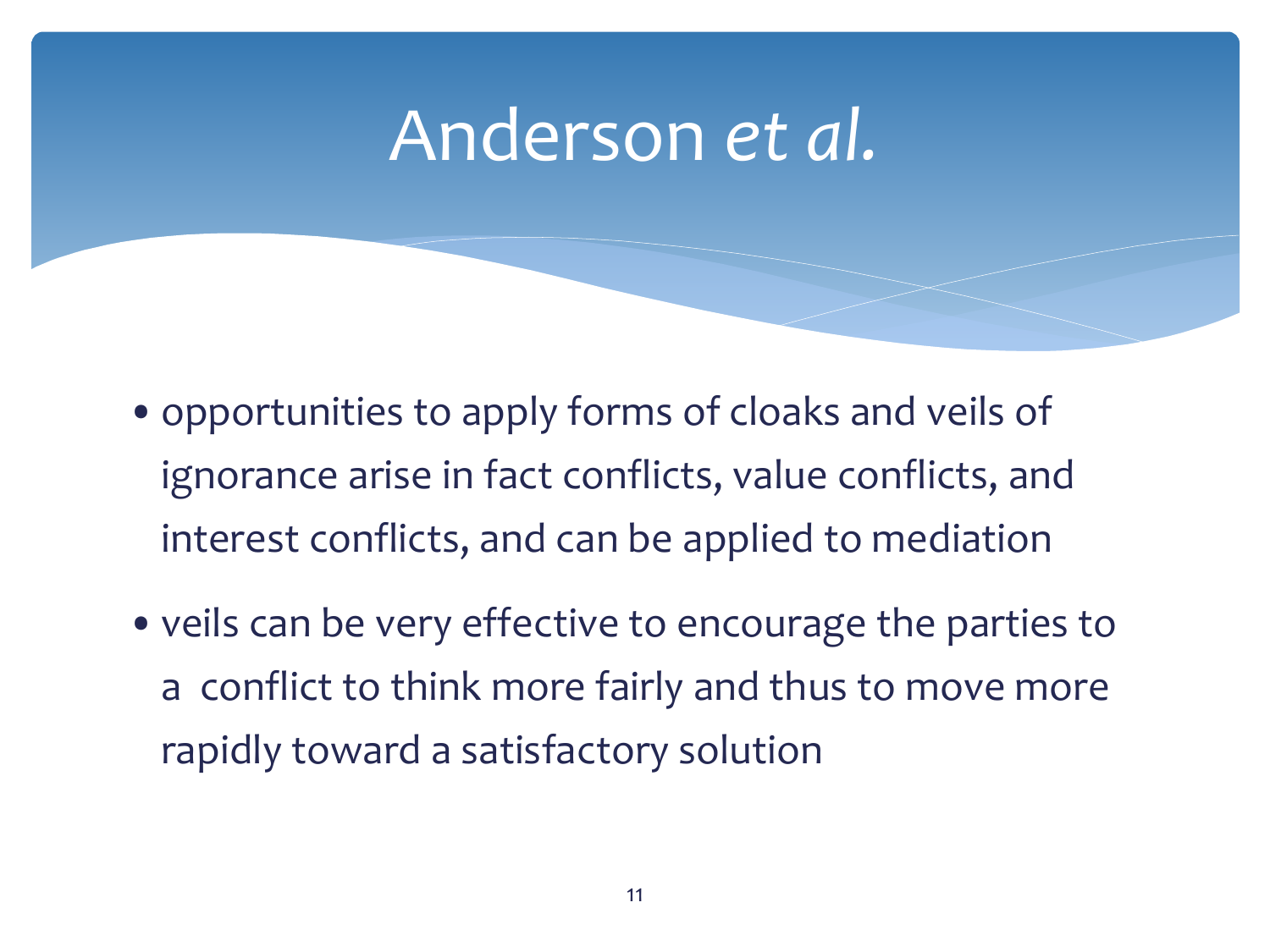- how does this research figure into this presentation?
- their concepts are not easily understood
- their methods and application are not easily followed to be put into practice in a mediation
- yet, many of the principles Anderson *et al.* address appear regularly (but disguised) in my own judicial mediations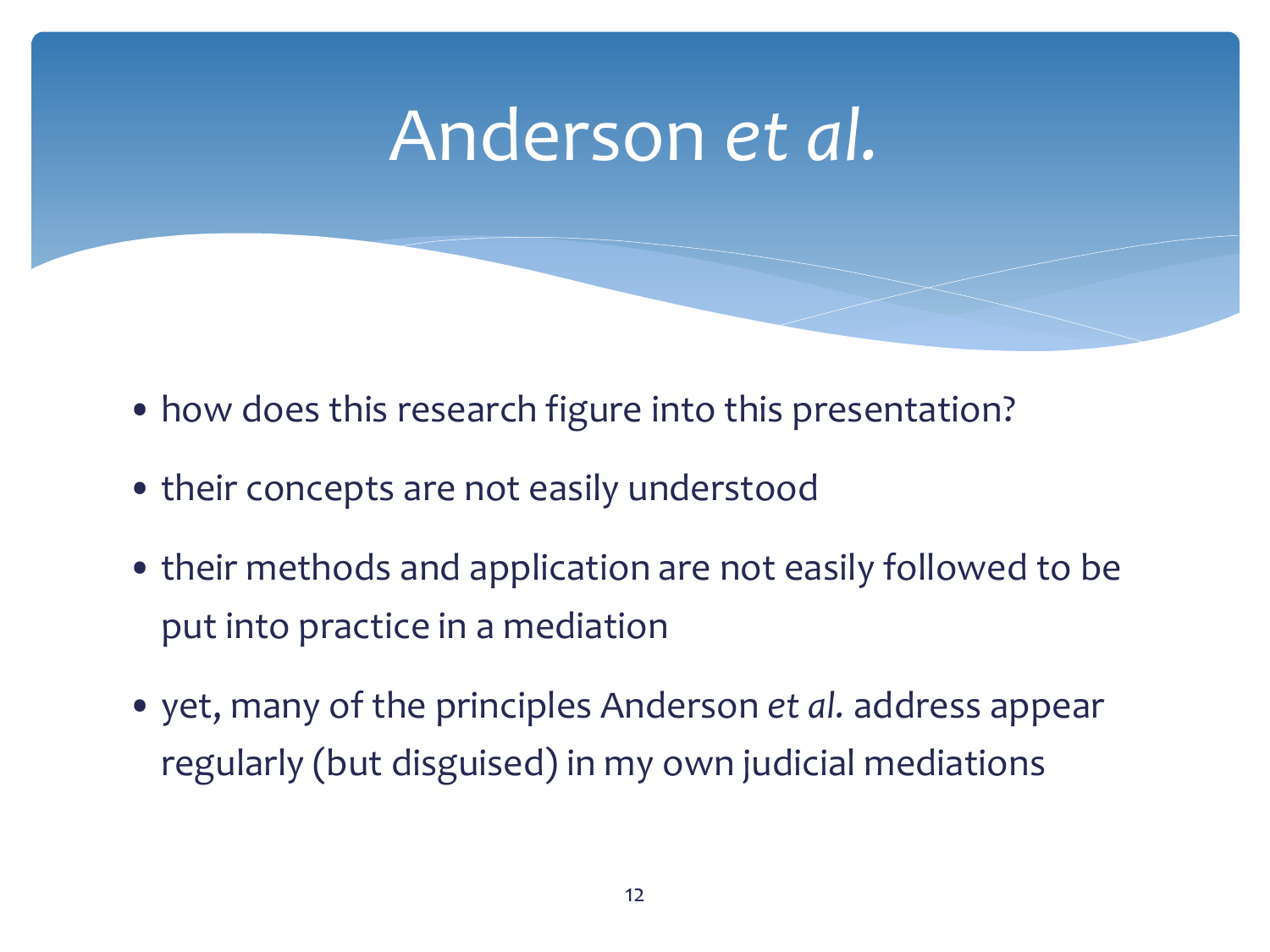- •the articulation of what Anderson *et al.* say in relation to how I conduct judicial mediations will require more analysis than possible in the time before release, and length of, my paper
- •I will touch on some of the points Anderson *et al.* make in the context of how I conduct judicial mediations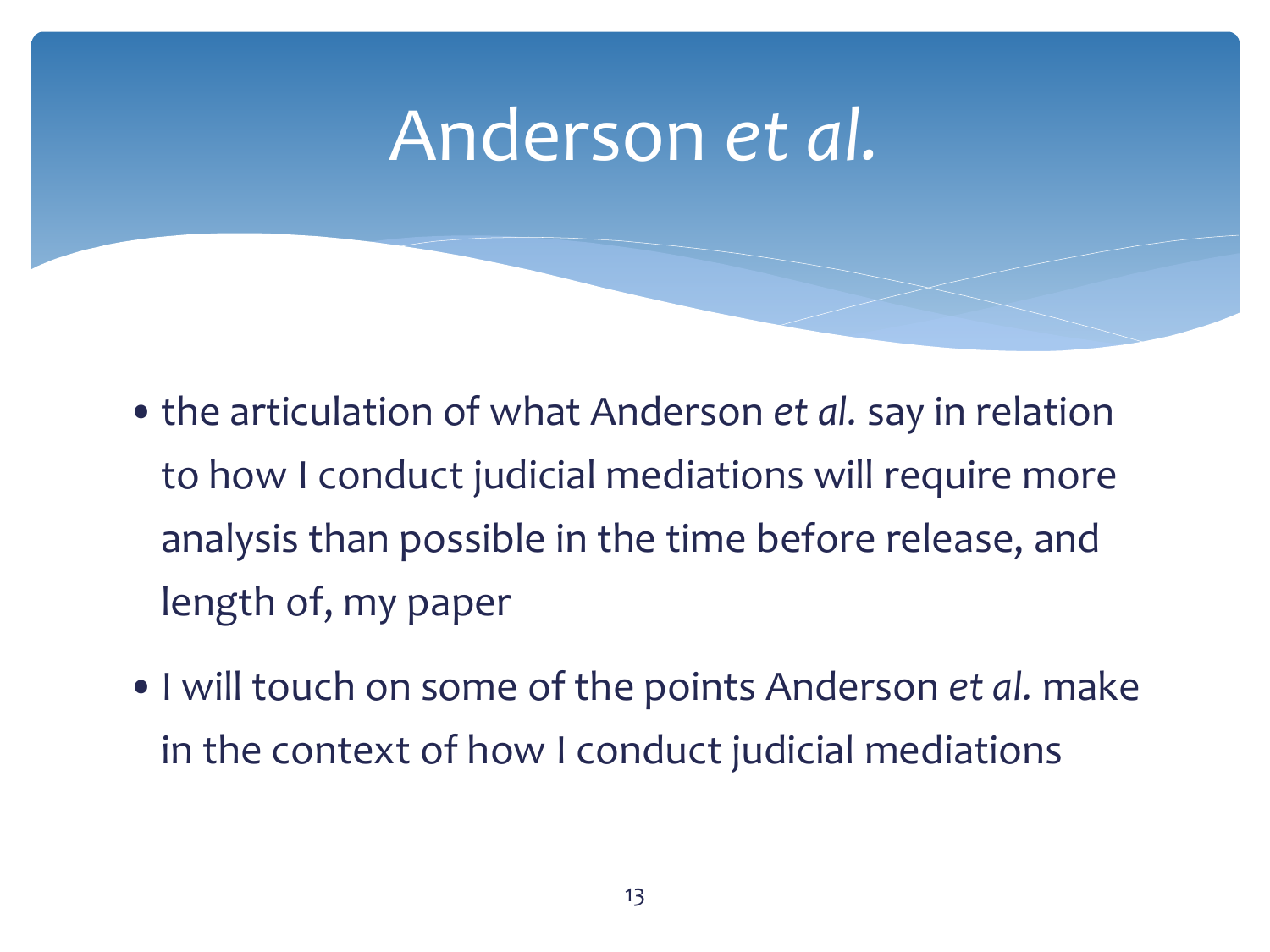- the process of mediation has many aspects, on which much has been written
	- focus has mostly been on legal theory or legal ethics
	- not much focus on the practical sense of helping parties resolve disputes
- through mediation, the parties have ultimate control of whether or not to settle and, with a wise judicial mediator, some control of the process, unlike any other judicial proceeding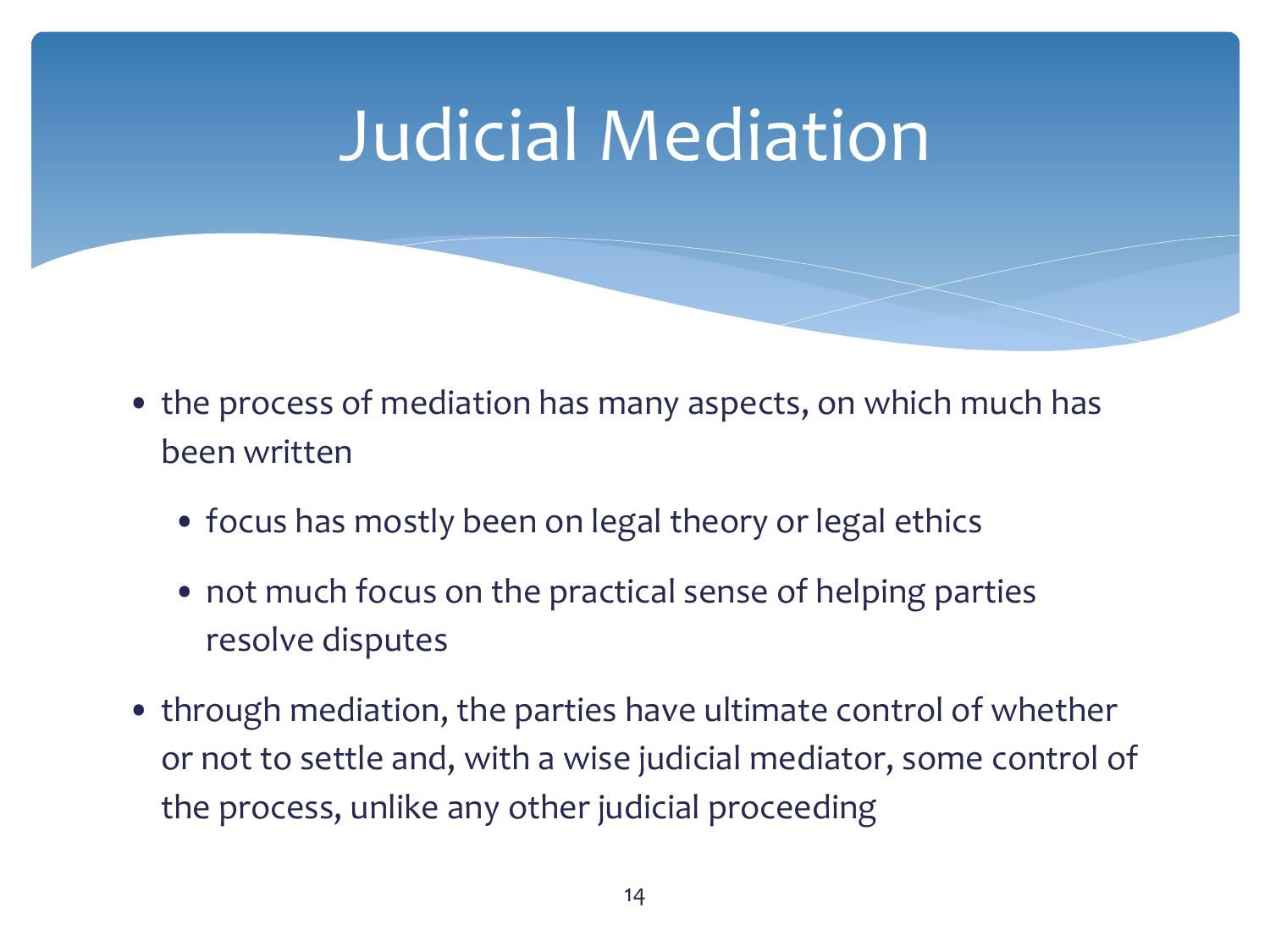- I will concentrate on the merits of the theory, while keeping an eye on the ethics
- in the theoretical mediation literature, there is much focus on the procedural justice paradigm
- procedural justice, in turn, often focuses on procedures that allow litigants to tell their relevant story, for the other side to hear these stories, and for the mediator to treat them as being recognized and important, while being impartial and even-handed
- both telling and hearing allow the parties to move from often entrenched positions to a mutual resolution, with the judicial mediator being perceptive of the parties and responsive to new proposals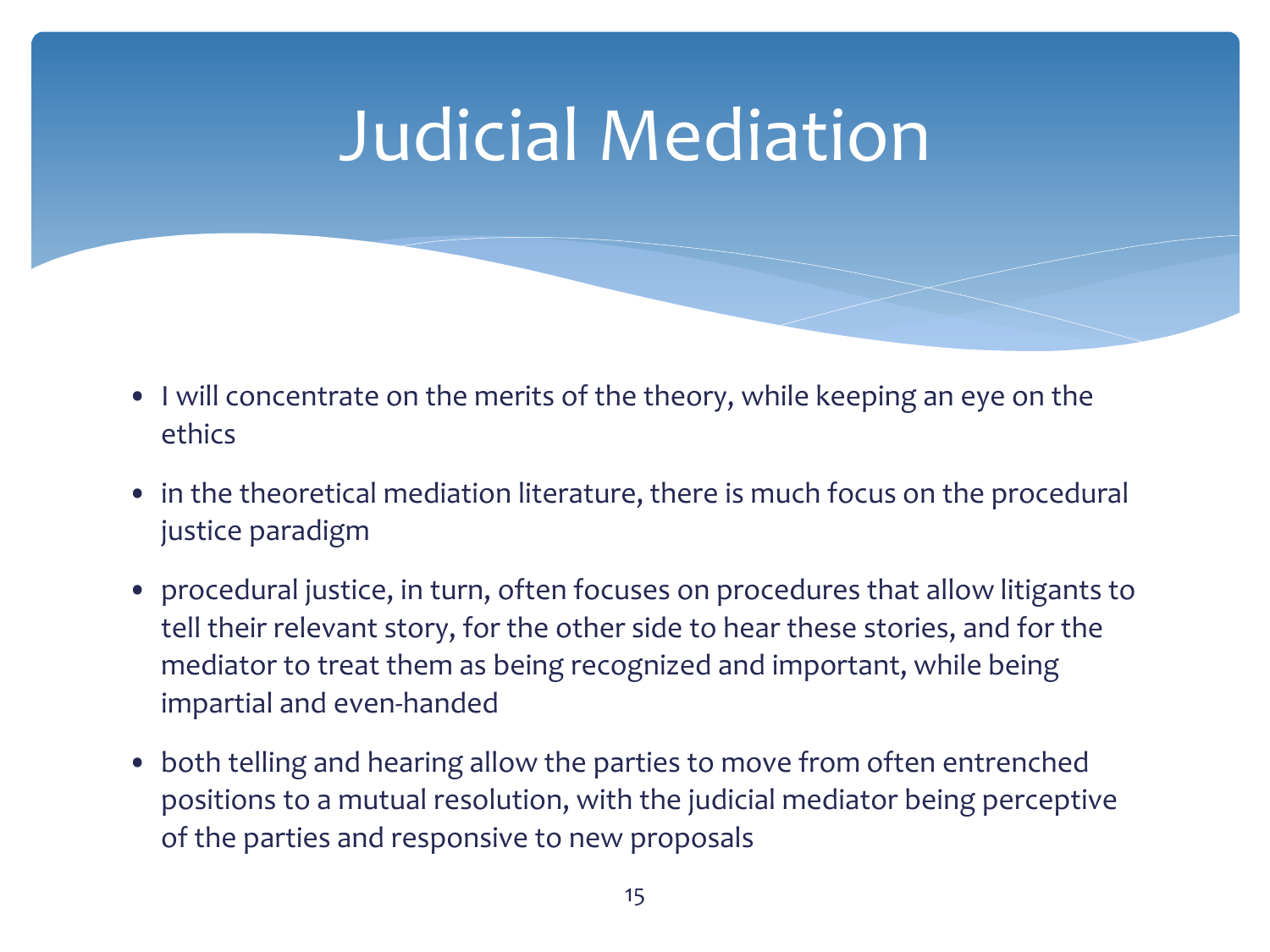- judicial mediation is regulated by the *Rules of Court*:
	- **4.17:** a party-initiated framework
	- **4.18:** requires consent to the process and agreement on:
		- the nature of, subject matters in, and the manner of the process;
		- scheduling, logistical, and documentation exchange details;
		- the role of the justice who may be requested as the judicial mediator by the parties; and
		- who may participate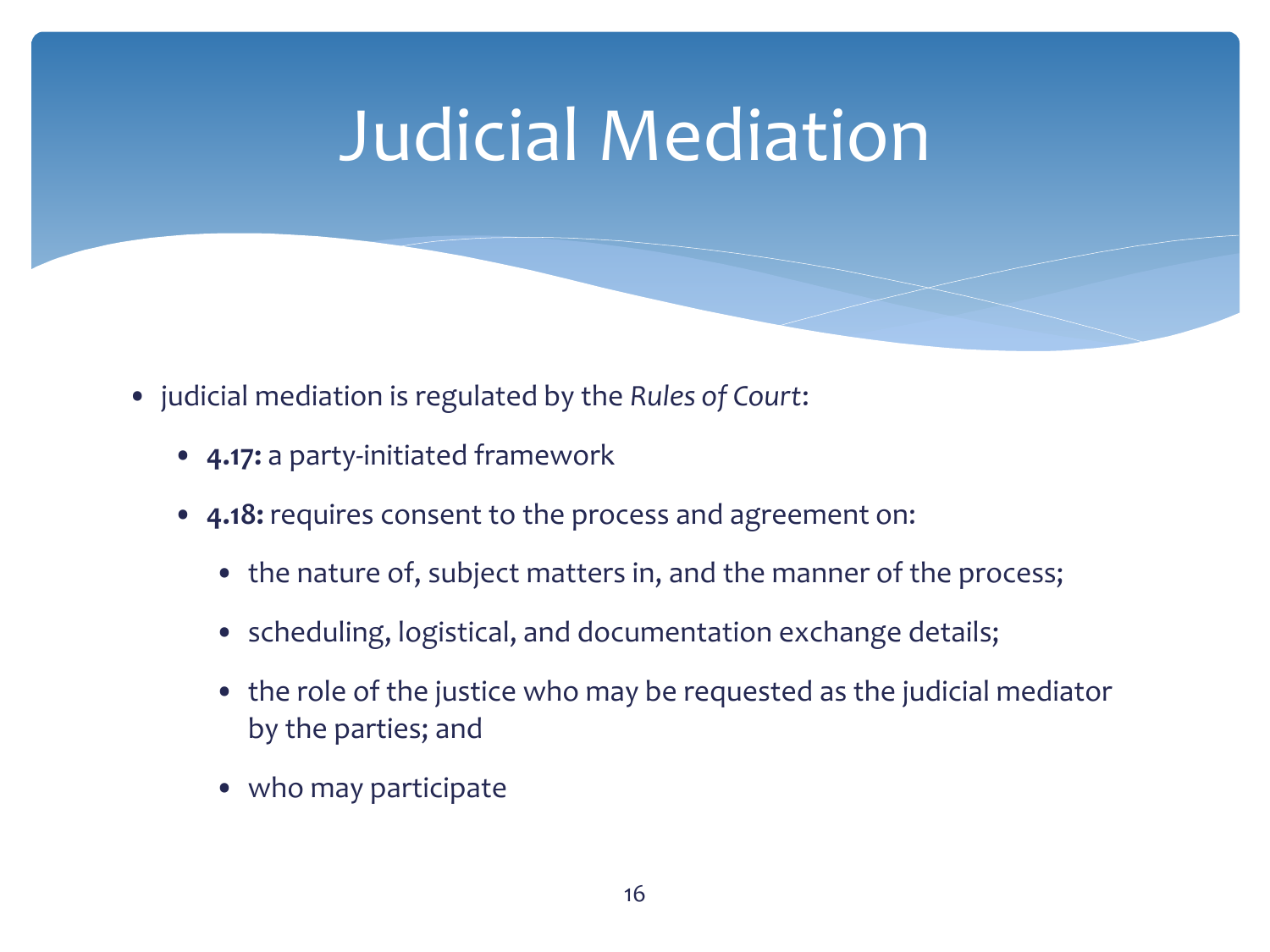- **4.19:** the only documents coming out of a JDR are a settlement agreement, consent order, or judgment
- **4.20:** confidentiality and use of information
- **4.21:** the judicial mediator:
	- must not hear or decide any subsequent application;
	- must treat the process as confidential;
	- is not competent or compellable to give evidence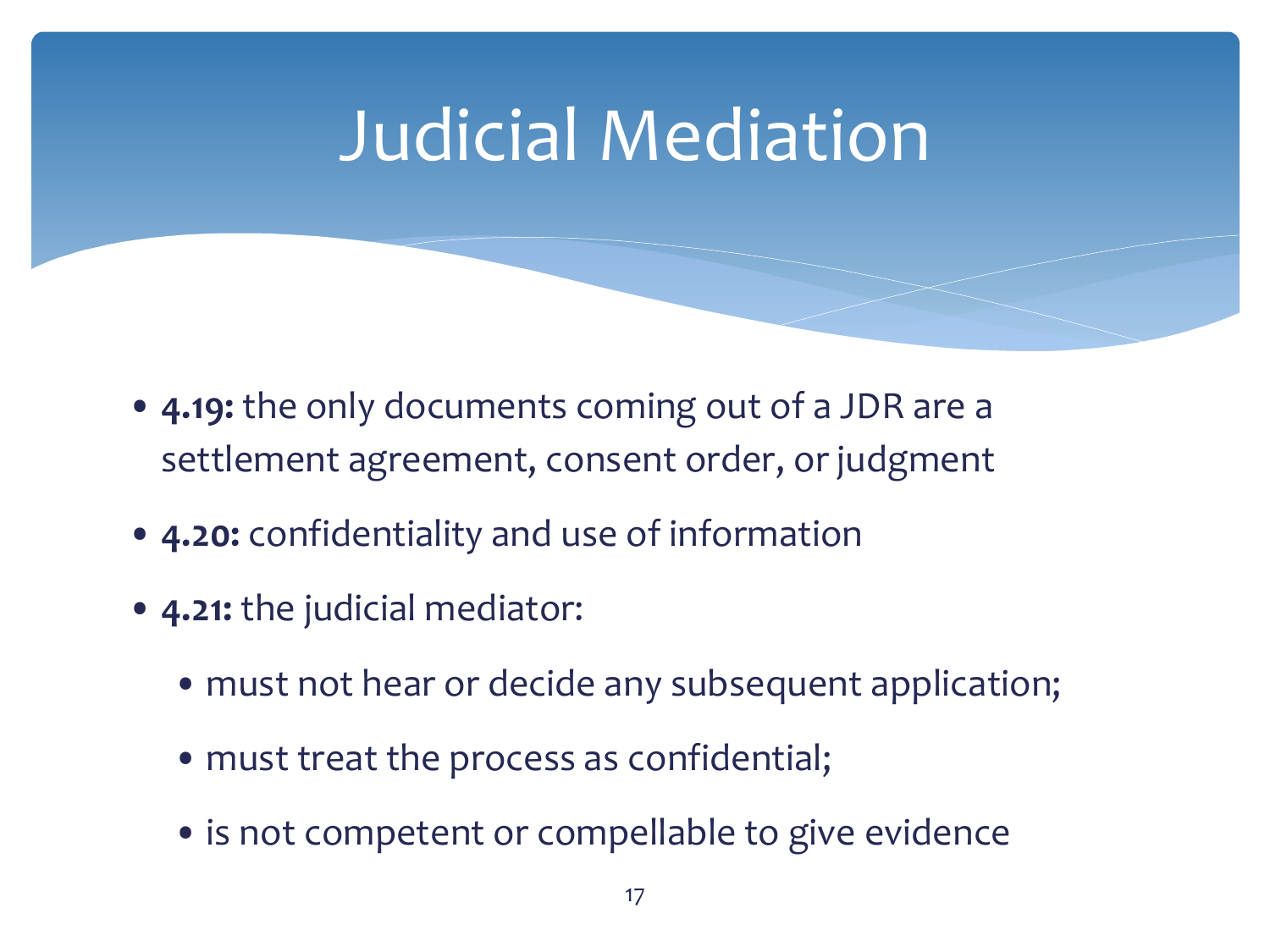- review the most recently available pleadings
- hold a pre-mediation conference (pre-JDR):
	- set procedures
	- understand what are the "real" issues
	- determine which type of mediation the parties want—simply facilitative, or more evaluative, or some other variety
	- note Rule 4.17: it is a "party initiated" process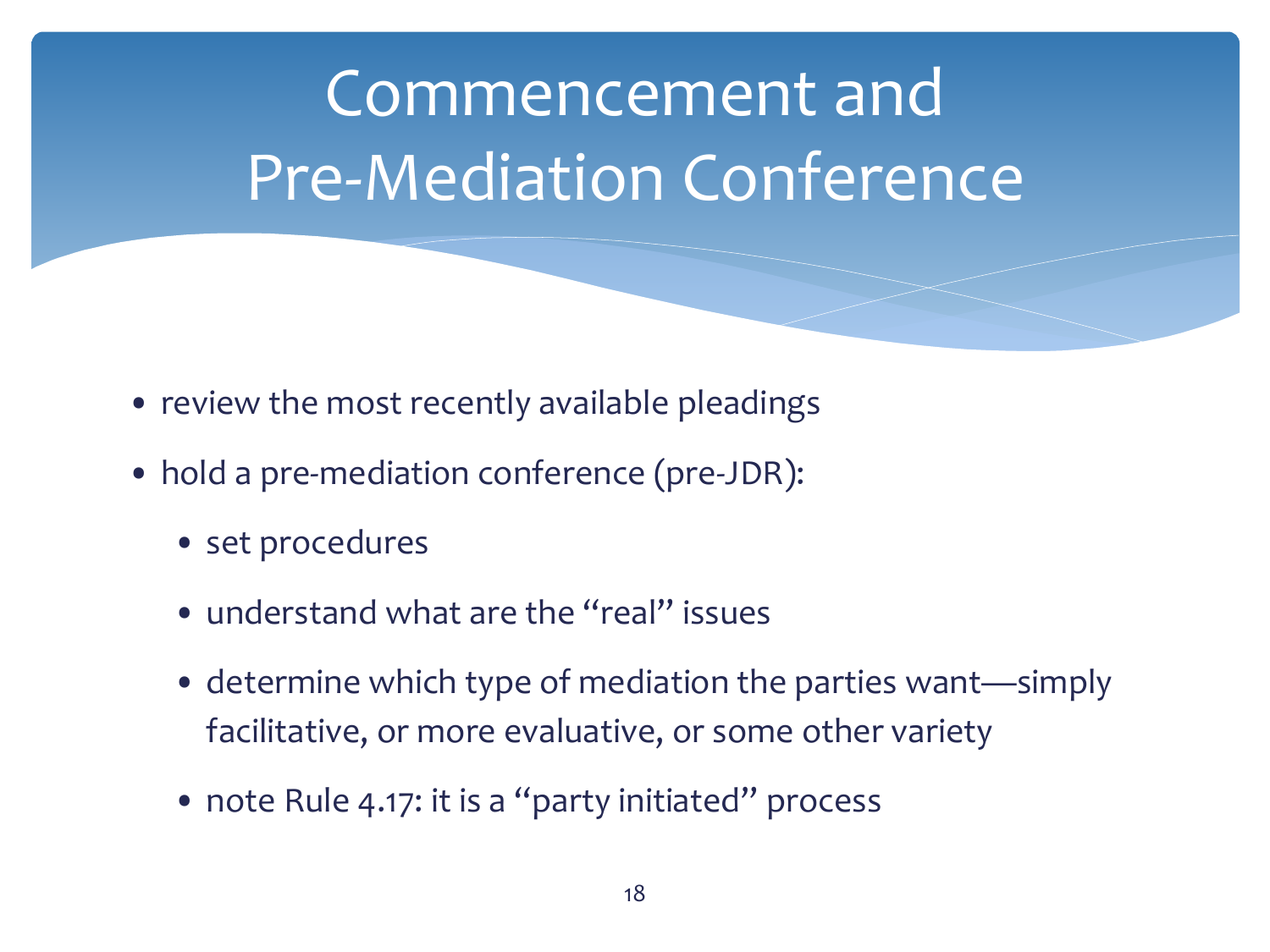- determine if there are any "nuances" (i.e., personality clashes, or "bad blood" requiring a "code of conduct" to be established)
- adopt a specific tone in mediation (e.g. sometimes, what I call the "shock and awe" persona, to provide a reality check on risks of adjudication)
- cultural issues, underlying trust issues and/or lack of sincerity
- other "elephants in the room"
- who else needs to be (or wishes to be) at the JDR? (e.g. spouses, support people, security, experts)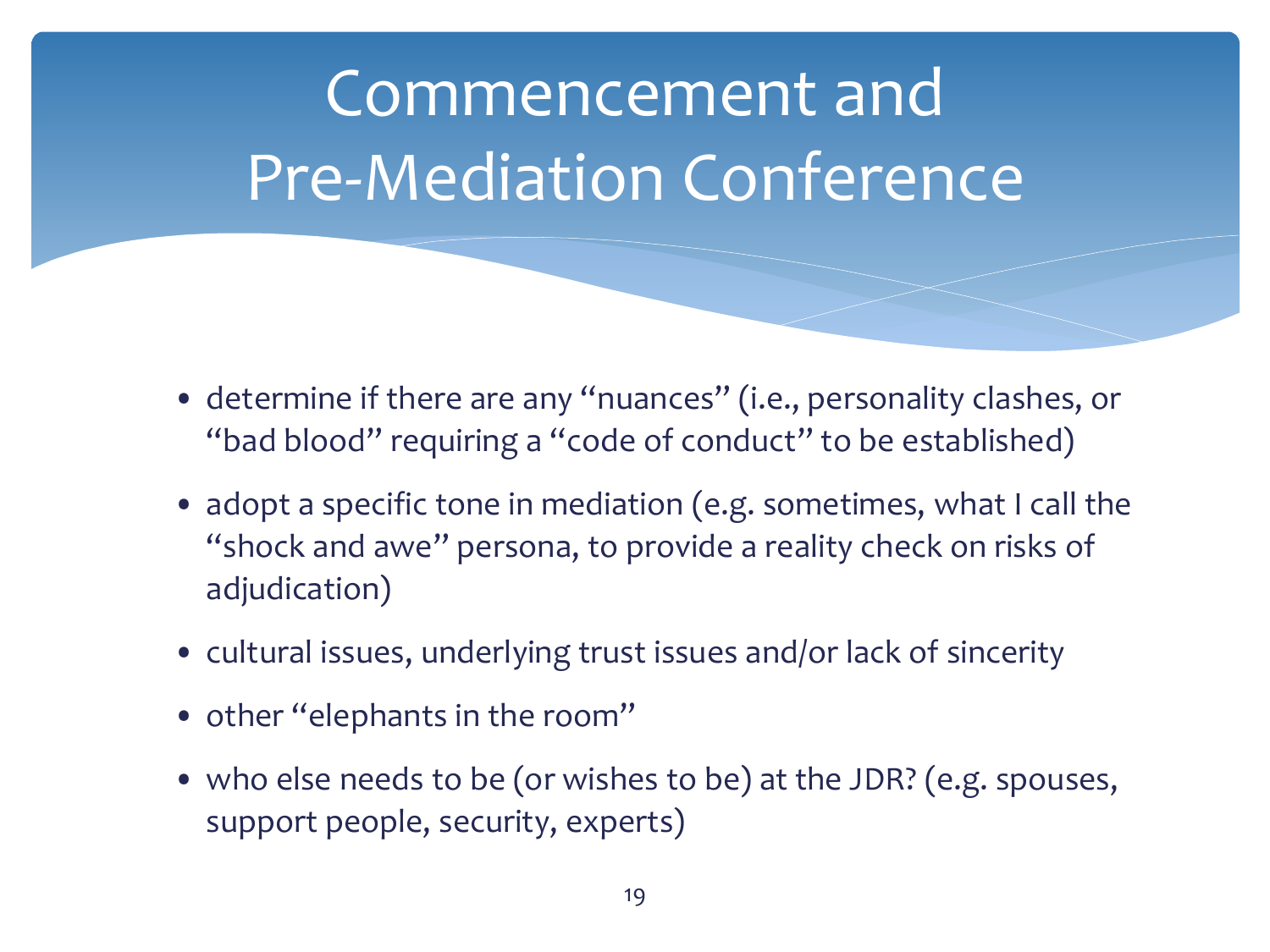- get into the issues, positions, and interests of the parties although, sometimes, the positions and interests are the same- $\leq$  (thus, it is a distributive paradigm)
- many causes of action may have other implications that create true interests and potential longer term relationships that allow the mediator to mine for resolution
- often, emotions, feelings, and even apologies are important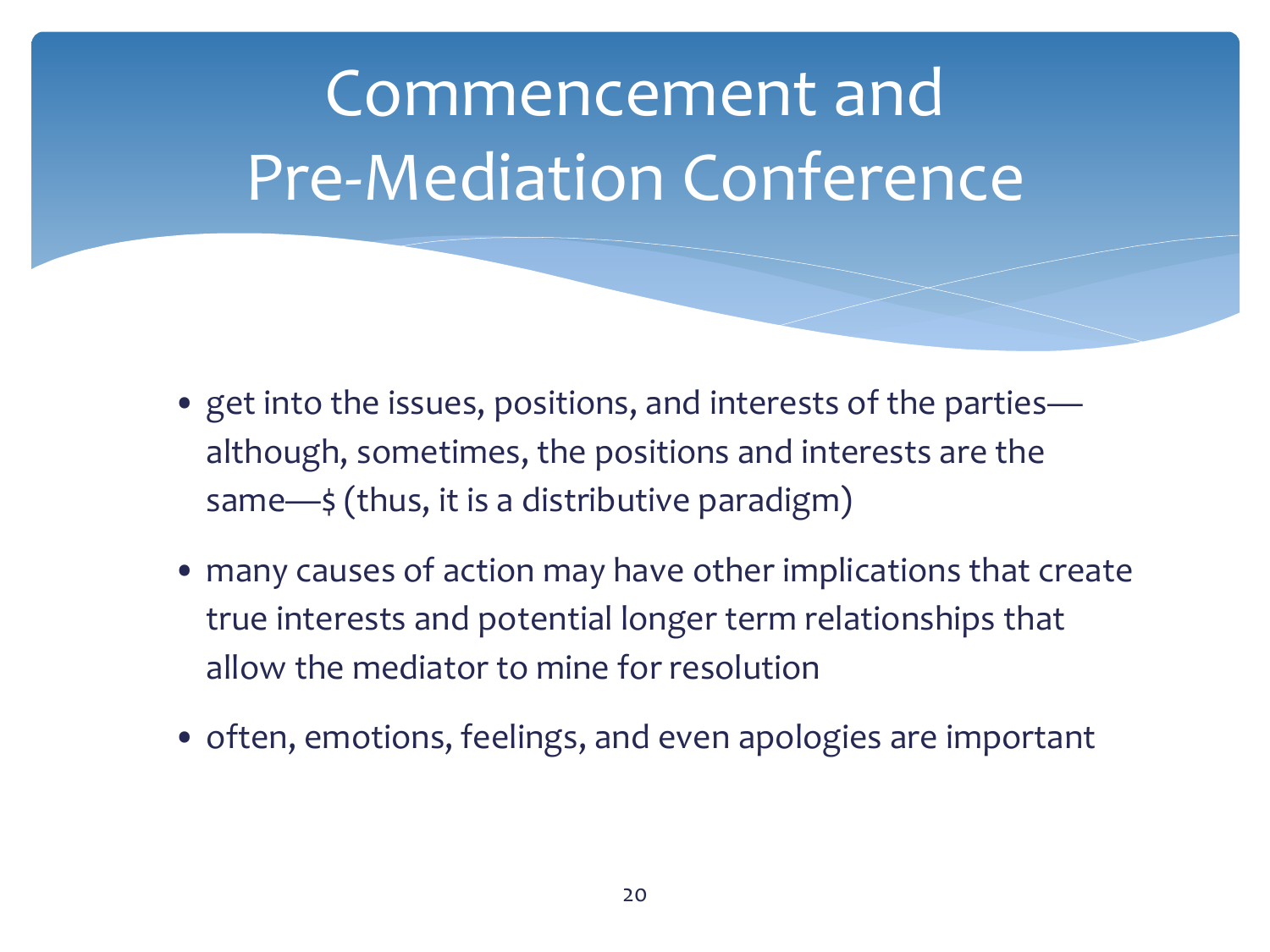#### Welsh:

*"Procedural justice research indicates clearly that disputants want and need the opportunity to tell their story and control the telling of that story; disputants want and need to feel that the mediator has considered their story and is trying to be fair; and disputants want and need to feel that they have been treated with dignity and respect."*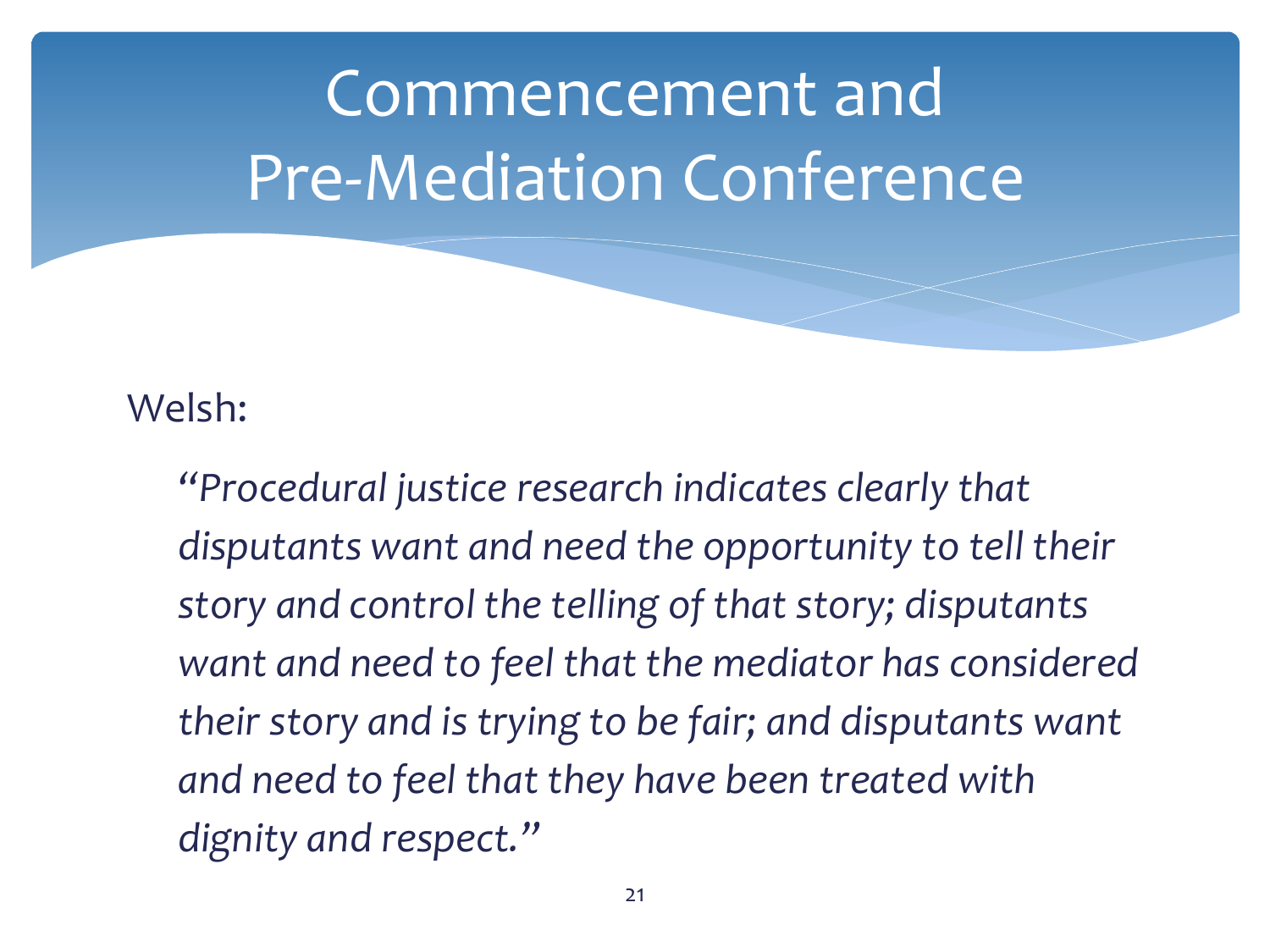•I formally write to counsel, commenting on any outcomes of the pre-JDR, and requesting that they provide me with a relatively short brief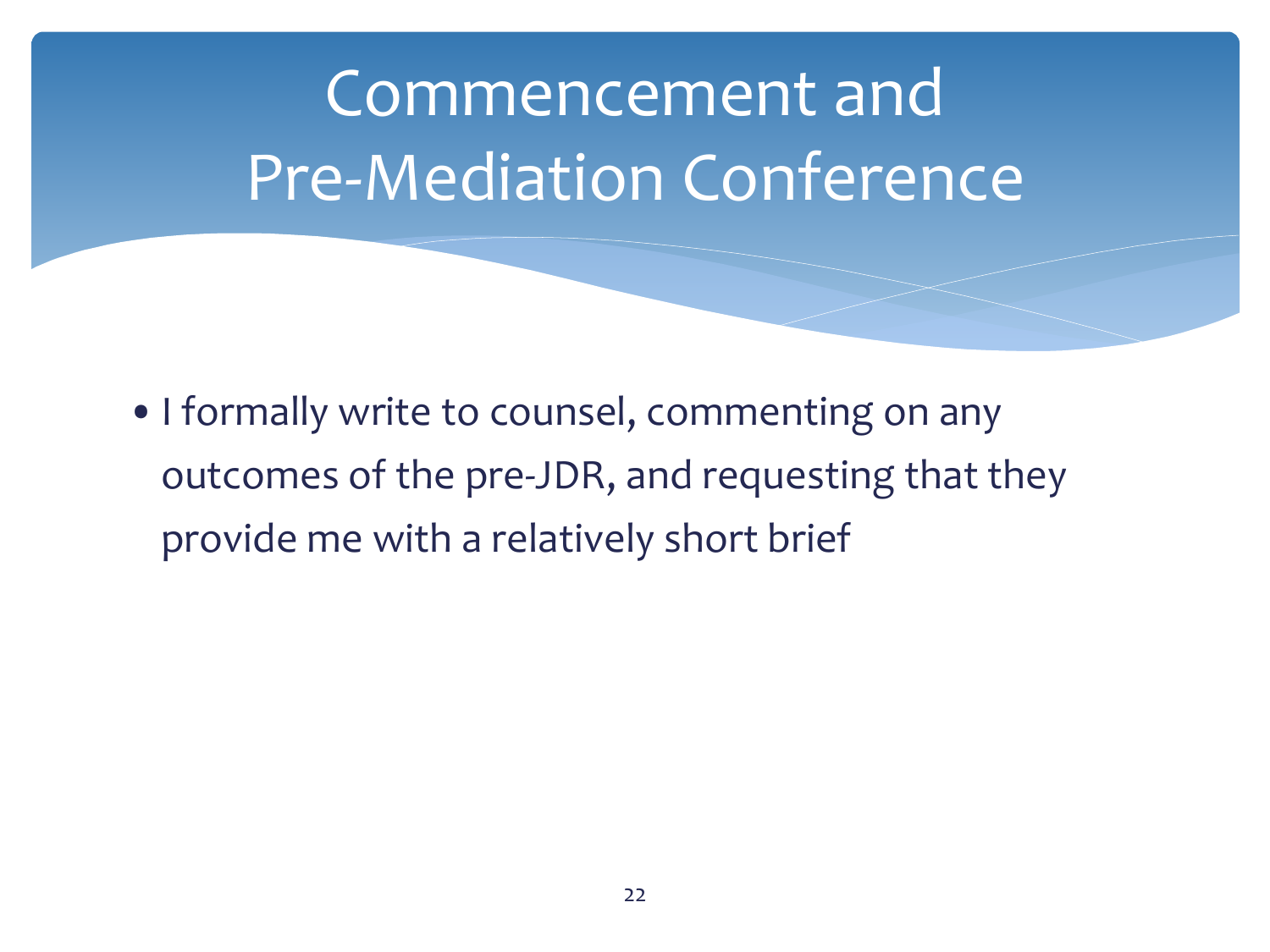### Scott Schedule

- a Scott Schedule is very useful
- its purpose is to chart the matters in issue and to compare the "positions" of the parties with respect to those issues they may be merely \$ amounts or, in some cases they may be more detailed positions (e.g. parenting positions)
- I put all the parties' positions on one comparative page
- some examples attached to my paper as Appendices A–E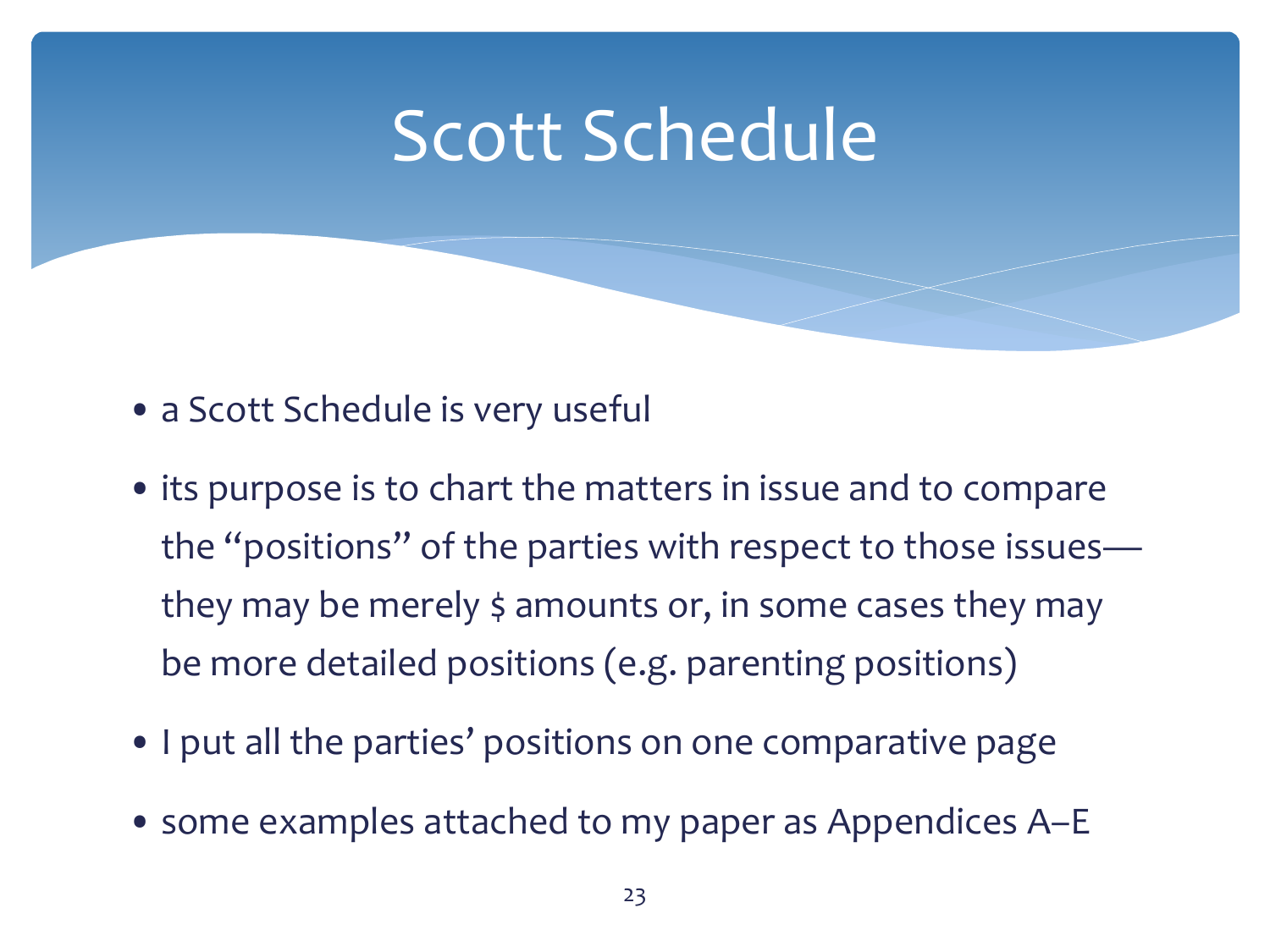### Scott Schedule

•later, I will use the same document, as revised and updated during the course of the mediation, to form the memorandum of agreement between the parties if a full and complete (or even partial) settlement is reached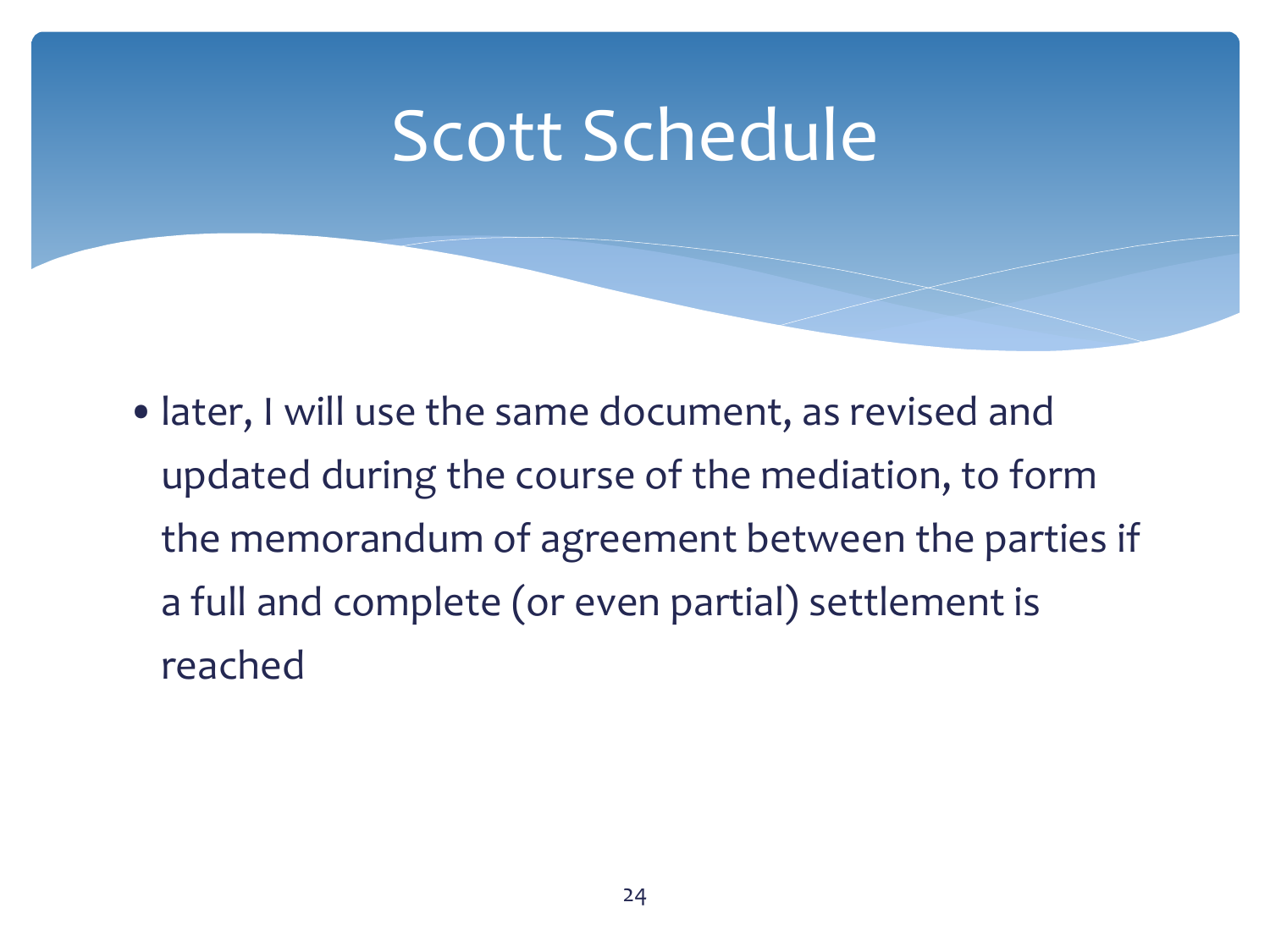### Final Preparation

• a few days in advance of the mediation, my final and detailed preparation is done a day or two before the mediation, so that I can concentrate on it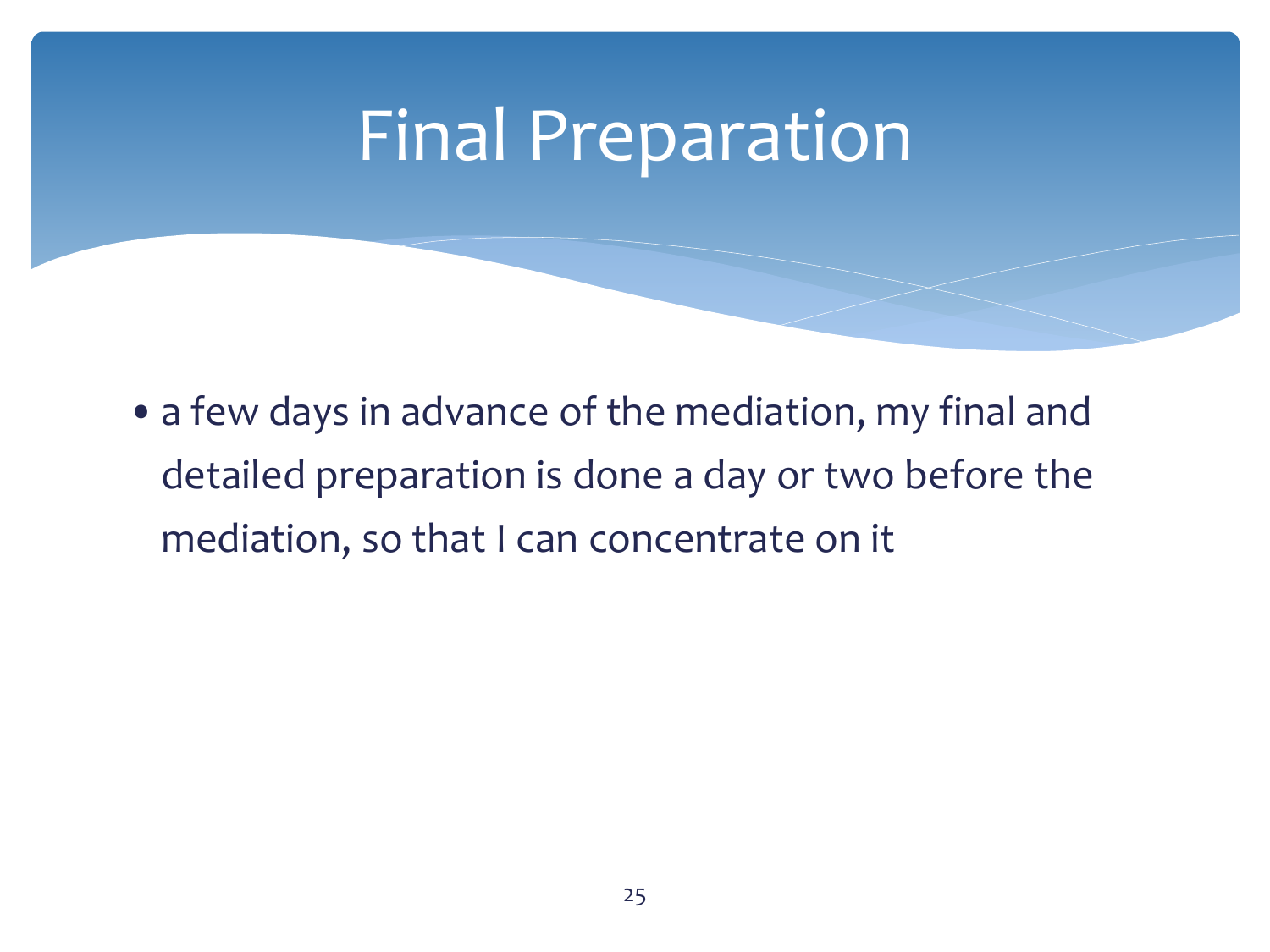- •parties and counsel need to be agreed as to what the process is for the mediation
- there can be no misunderstanding of how the mediation is going to proceed
- •parties/decision-makers **must** be present at the mediation
- often, there is a need for experts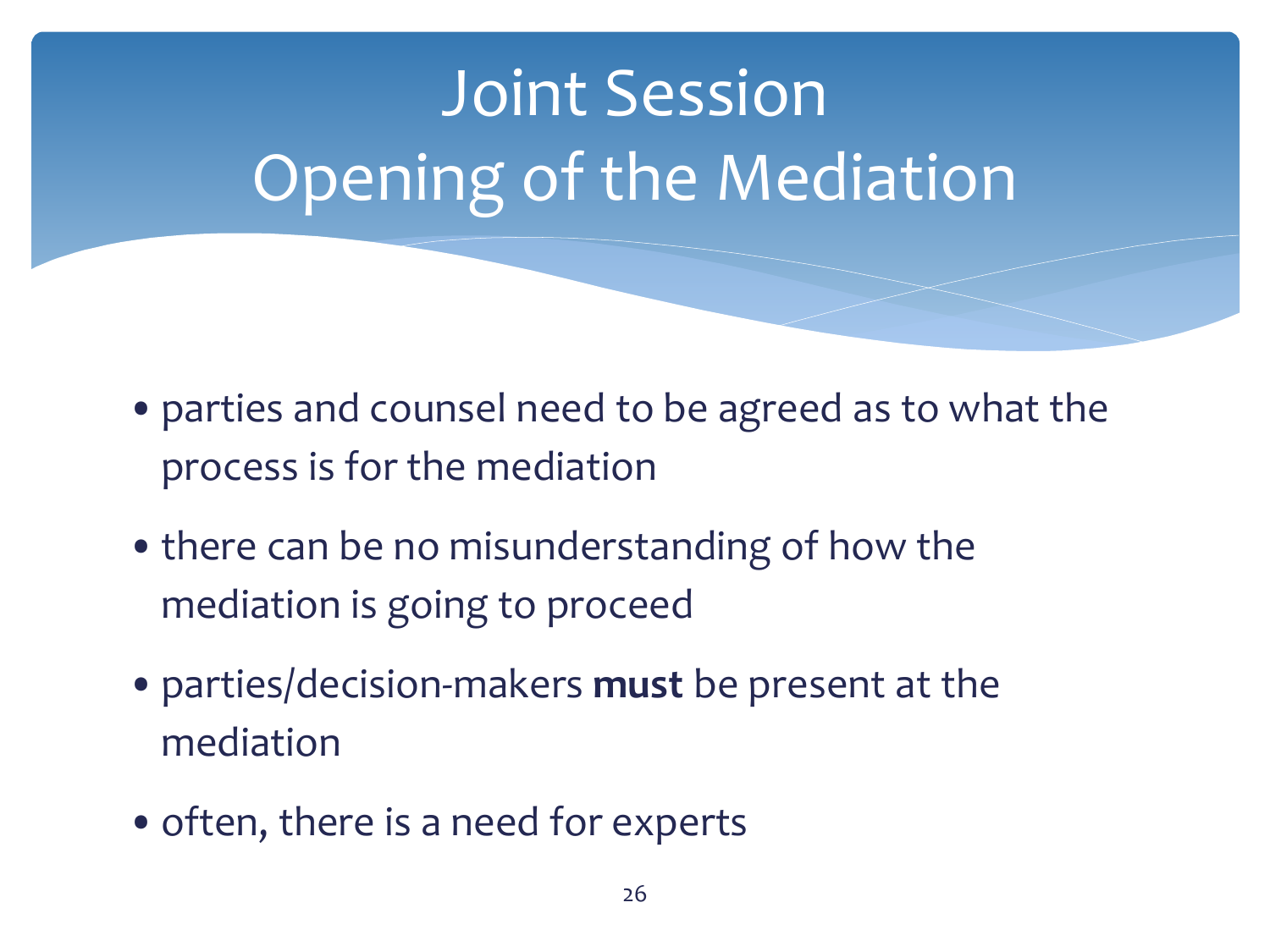- knowledge of the parties and the mediator
	- alternatives to settlement: parties need to know the alternatives (and limits) to settlement—per Fisher and Ury, the BATNA and WATNA, namely, what are the place, purpose, and the limits, of mediation within the civil litigation process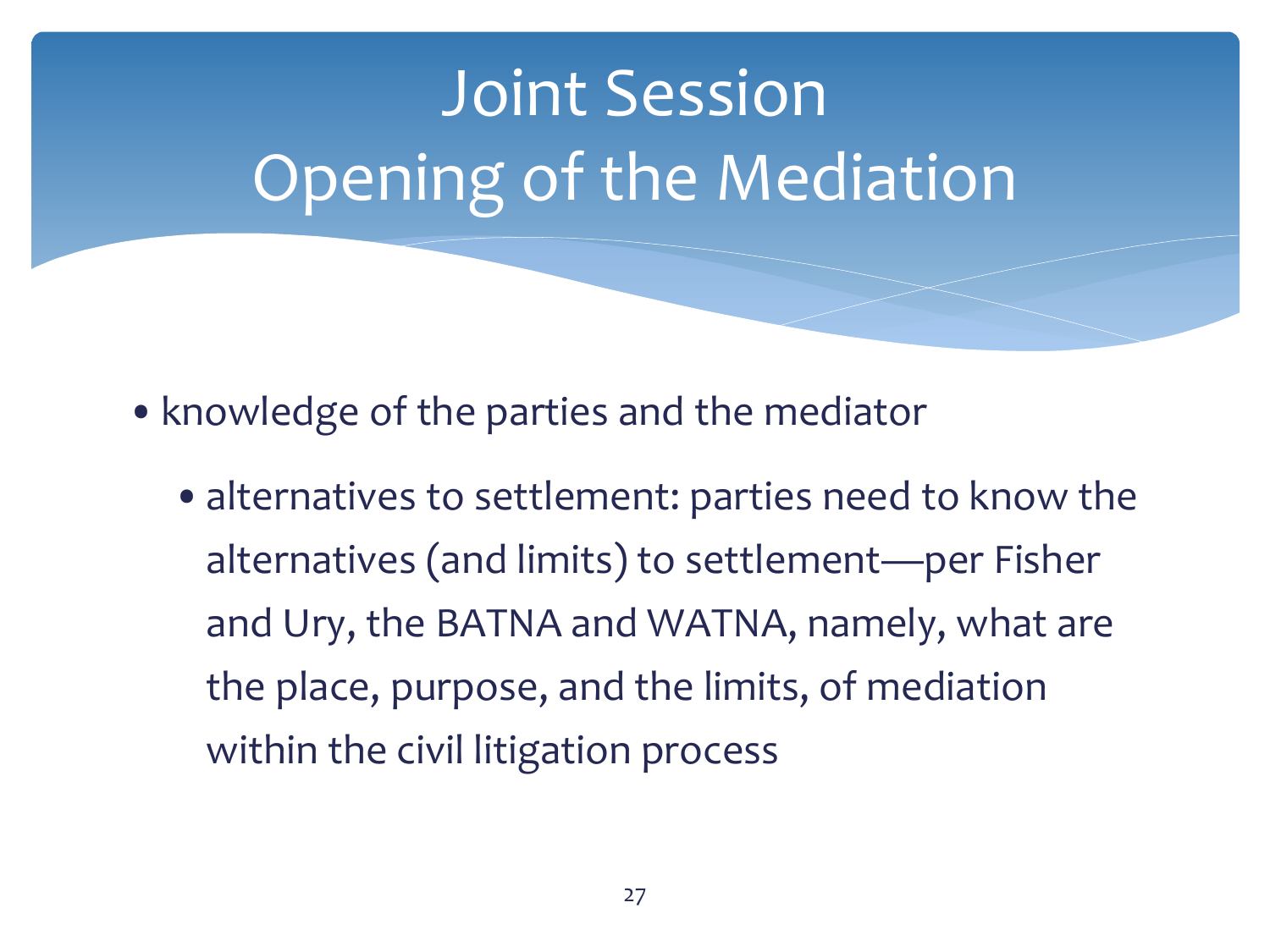

- •facts, values, and interests: parties need to appreciate the difference in facts and values that affect their dispute
- •Anderson *et al.*: as to separating facts from values, the parties themselves may be able to determine the facts, but will likely need legal experts to help them with the values, before the two can be combined to achieve a settlement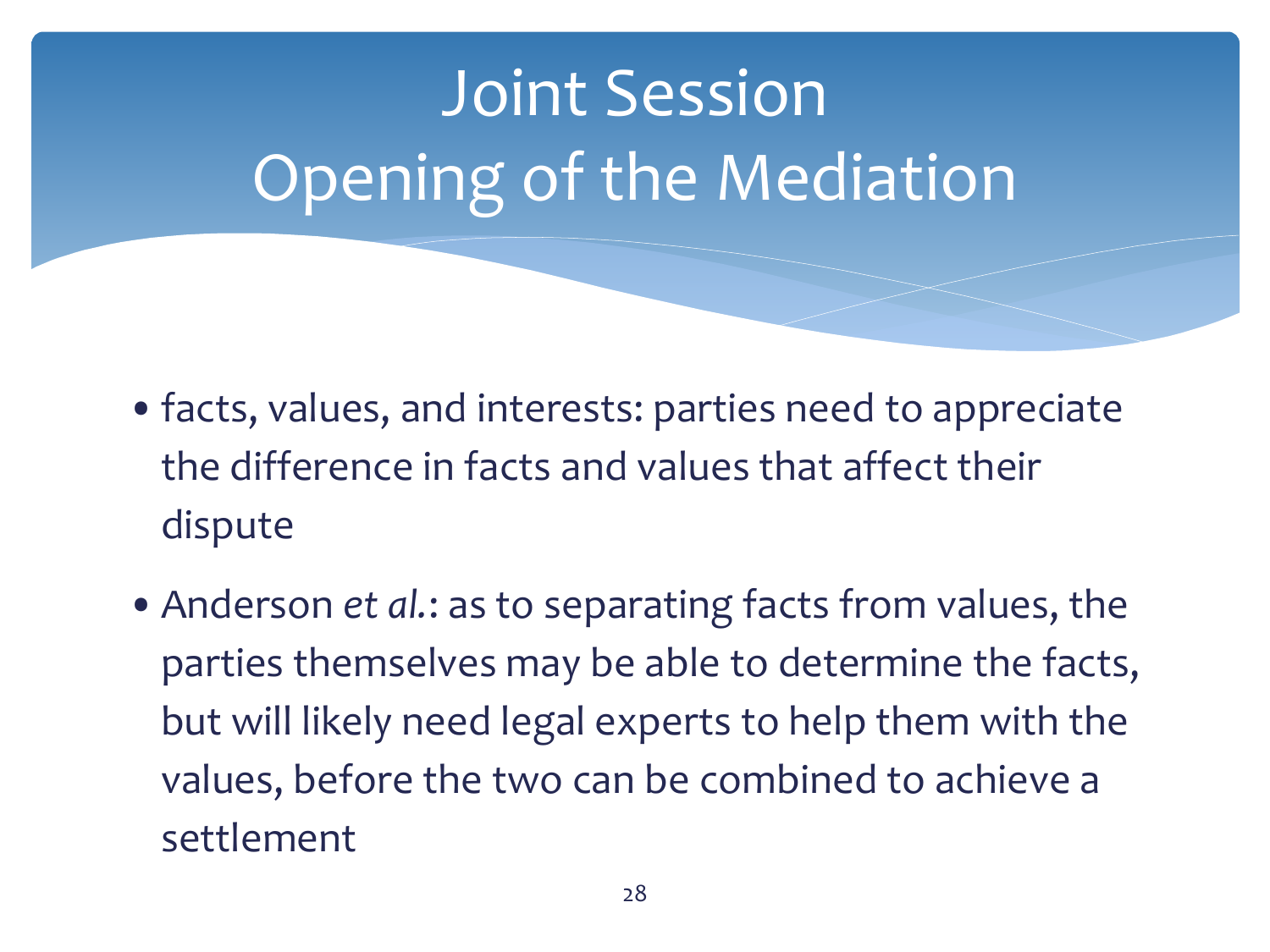

- Anderson *et al.* on fact, value, and interest conflicts:
	- "a fact conflict, is one in which there is disagreement about the consequences of alternate facts; in a value conflict, the parties disagree about what is important; and in an interest conflict, the parties disagree about distribution of the consequences"
	- in "fact conflicts", there are at least three kinds of opportunities to apply cloaks and veils of ignorance: (1) third party involvement, (2) await data, and (3) apply judgment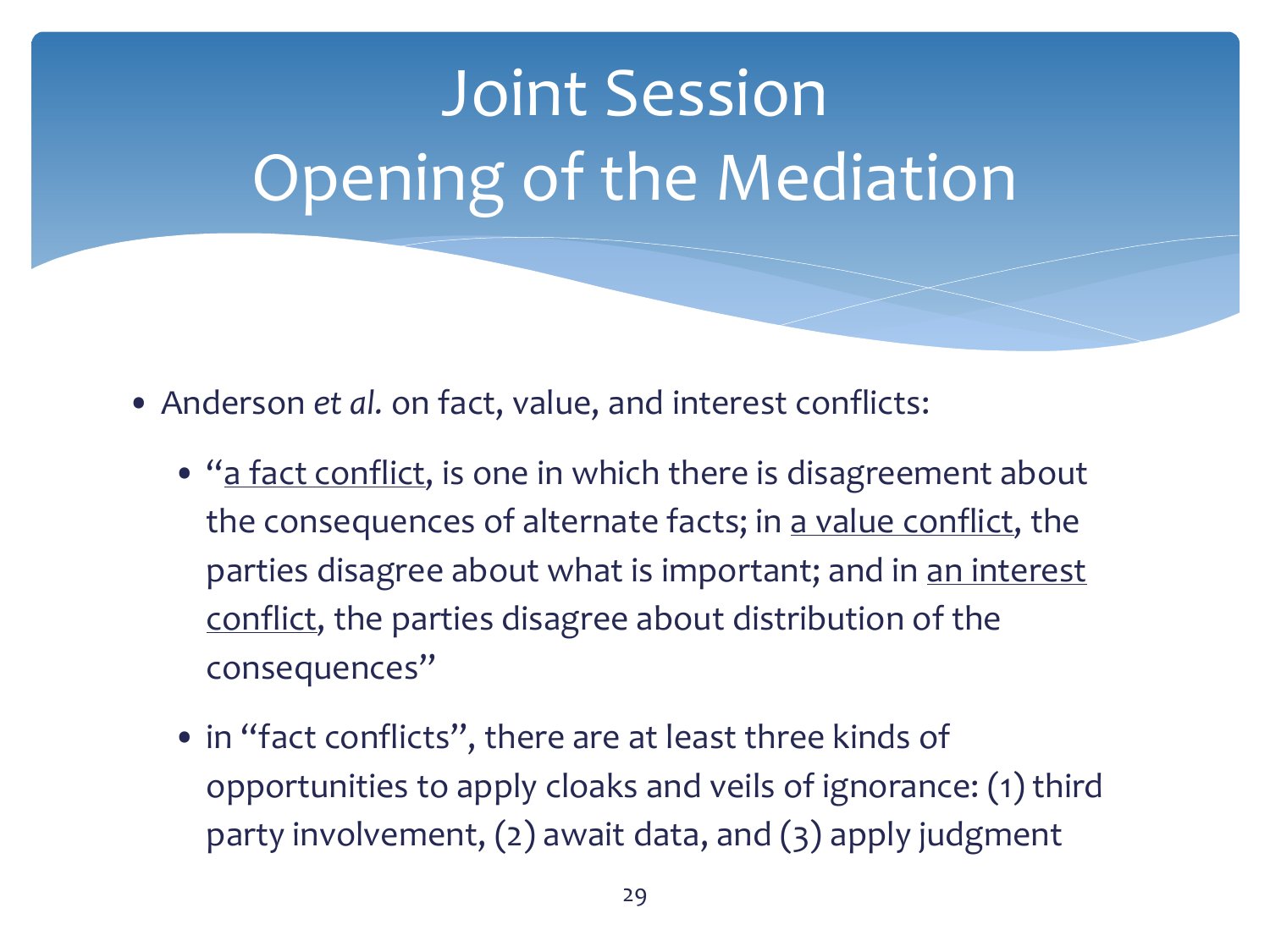•In "value conflicts", there are at least two kinds of opportunities to apply cloaks and veils: (1) make value judgments without knowing the facts (e.g. agree to the least cost alternative); and (2) apply "value asymmetry" to make tradeoff judgments, trying to create a win-win alternative (e.g., two girls fighting over an orange)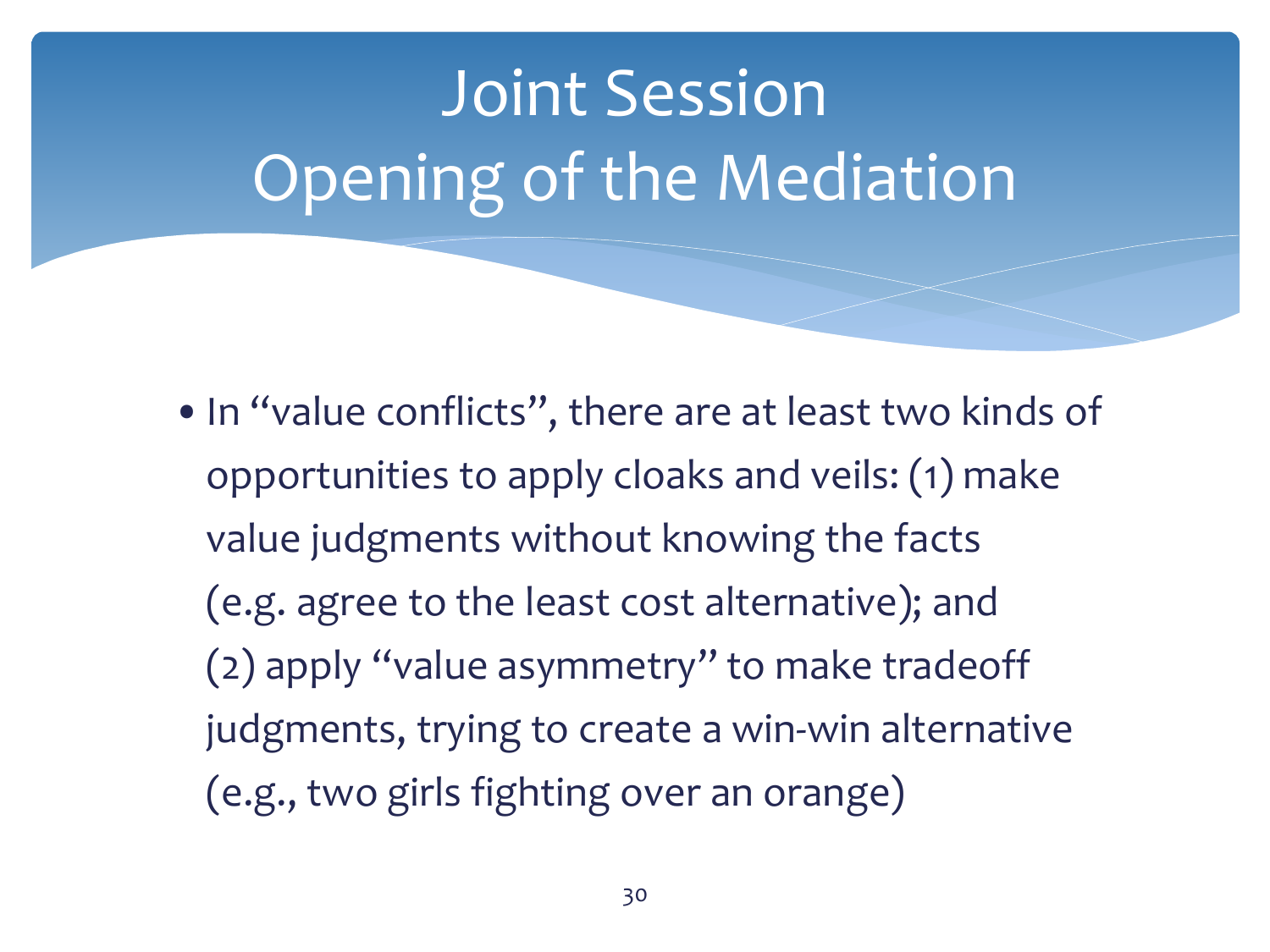•in "interest conflicts", there are at least two opportunities to use cloaks and veils: (1) a fairness model ("one cuts, and the other chooses"); and (2) the final offer resolution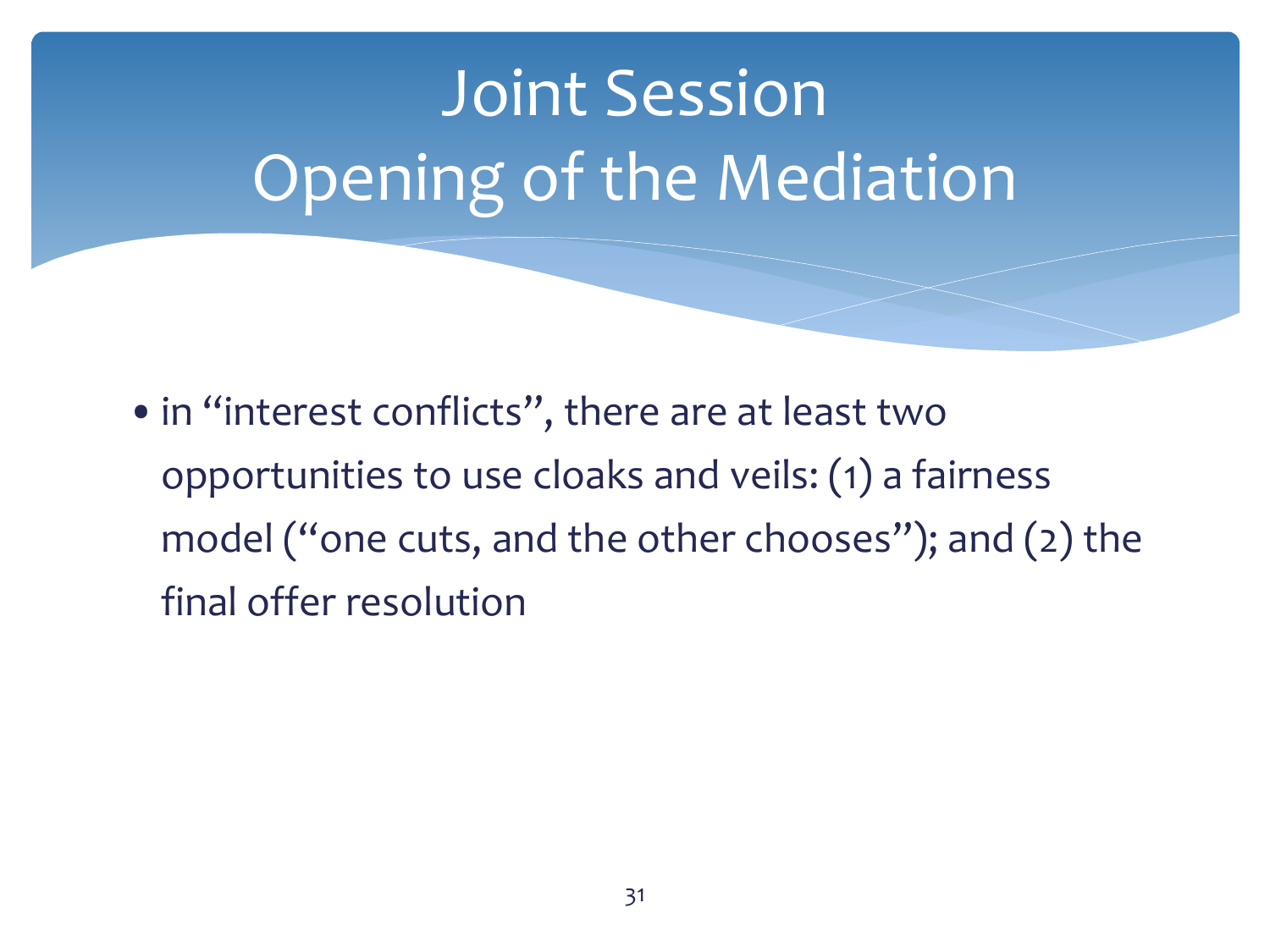#### •**the "warm up"**

•trust is key: the mediator must learn to see the situation as each disputant perceives it, with compassion and respect that lead to resolution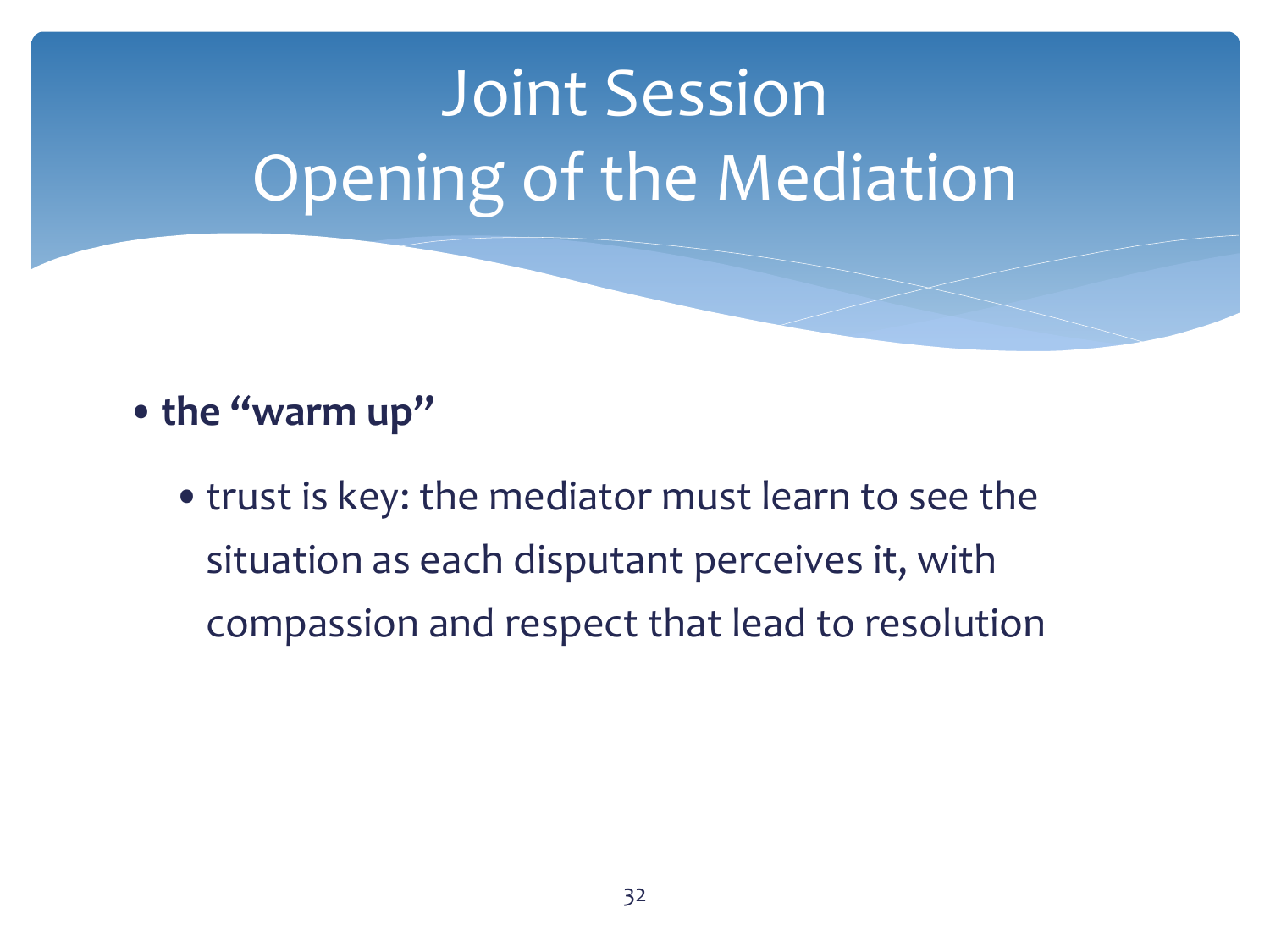- the mediator must:
	- engage in active listening;
	- seek clarification and understanding;
	- recognize, reflect, and acknowledge the hut feelings and emotions of the parties;
	- probe for underlying issues;
	- translate positions into interests and needs (and implore the parties to continue to contemplate and identify them);
	- find/explore options;
	- do reality checks on the viability of alternatives;
	- and move to new paradigms that evolve in the process—all to solve the problems in the dispute (Welsh)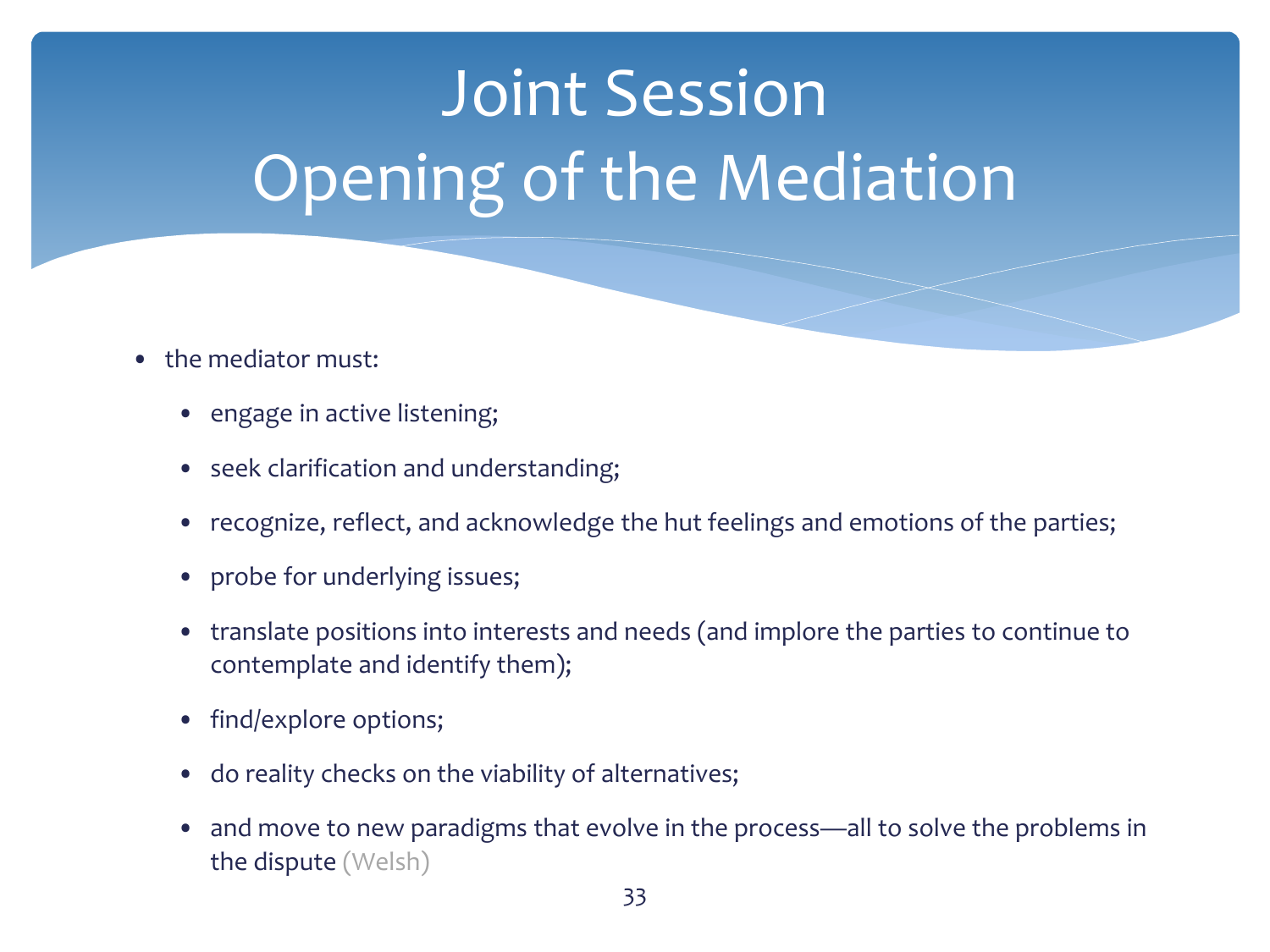

- I spend some early time in the mediation trying to get to know better, and communicate with, the individual parties, some details of which may be provided in the pre-JDR
- •talk about the process, confirm procedural and conduct agreements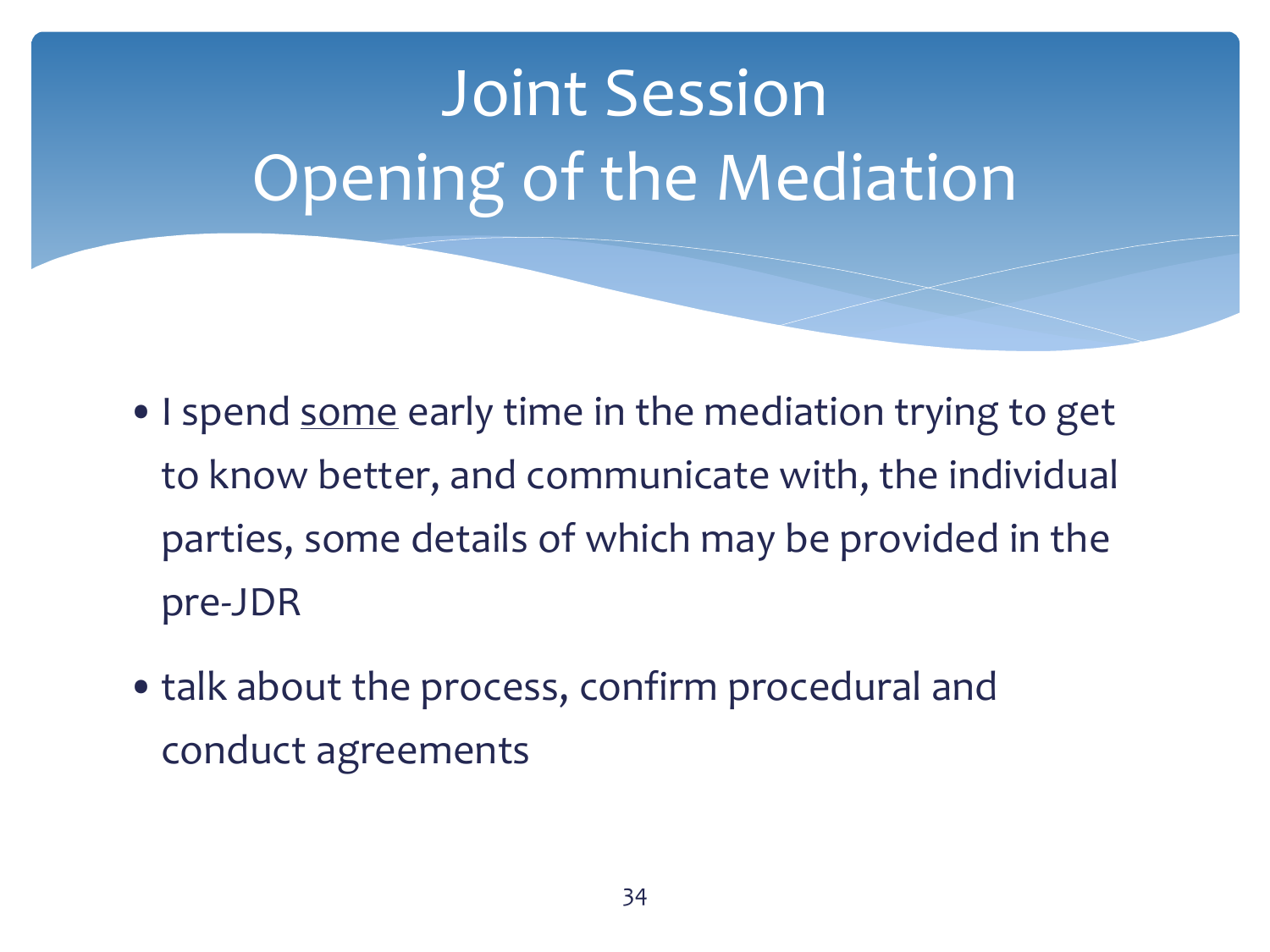- •have the parties focus on what, in addition to their positions, are their true interests, beyond the determination of the \$ amount of the claims and how the \$ can be distributed
- analogies: Israel and Egypt dispute; putting one party in the "shoes" of the other—promotes creative tradeoffs and settlements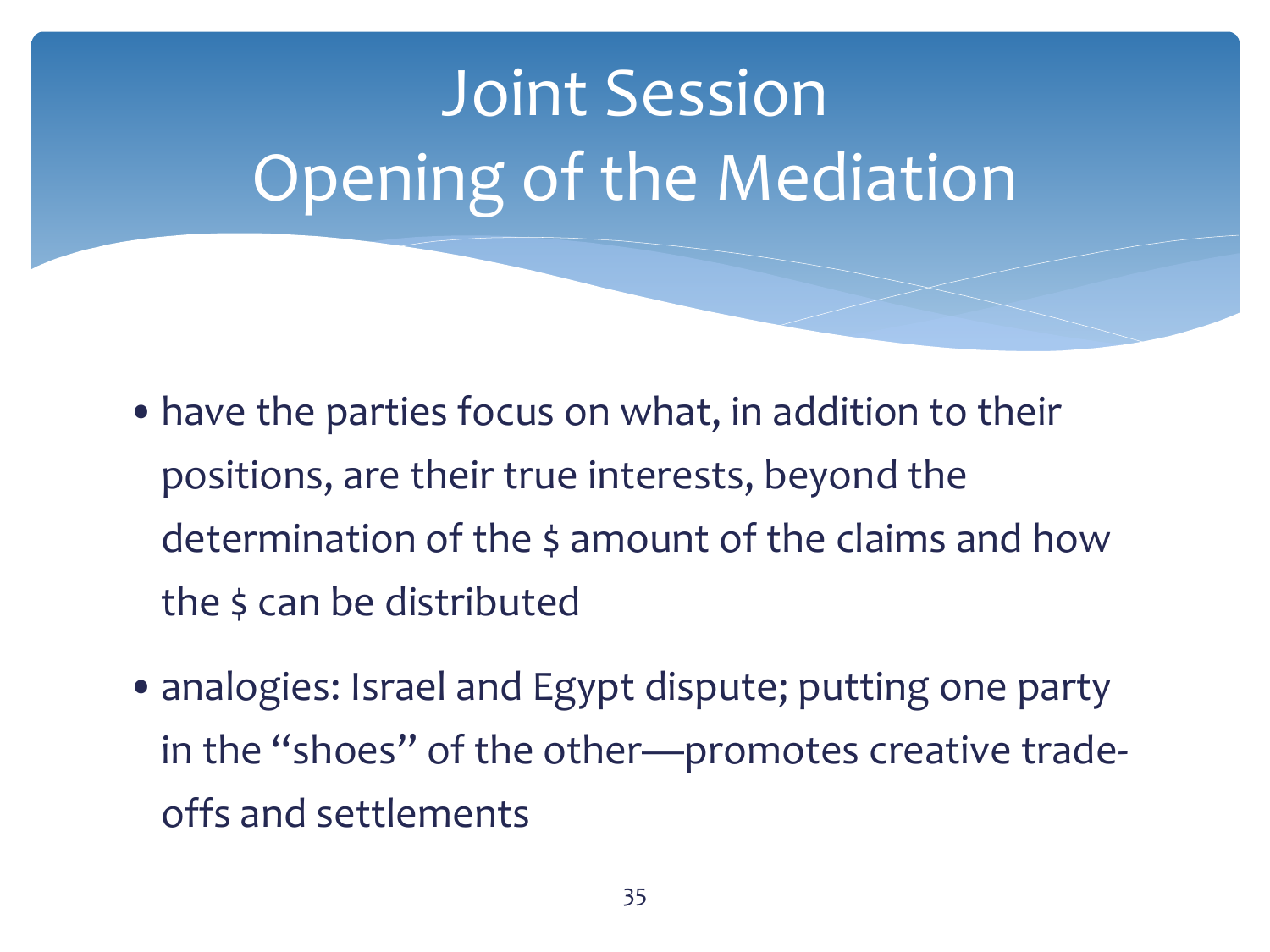- examples of interests and each party's analysis of his and the other's interests, with the ability to share or divide responsibilities
	- one parent is very keen to carry on the principle parenting role but the other parent is more concerned about "access" time alternatively, separate roles and responsibilities by parenting activity
		- focus on what are the real interests, to see if both parties can be accommodated
		- win–win can be achieved by being creative and "thinking" outside the box" (e.g. special one child–one parent visits)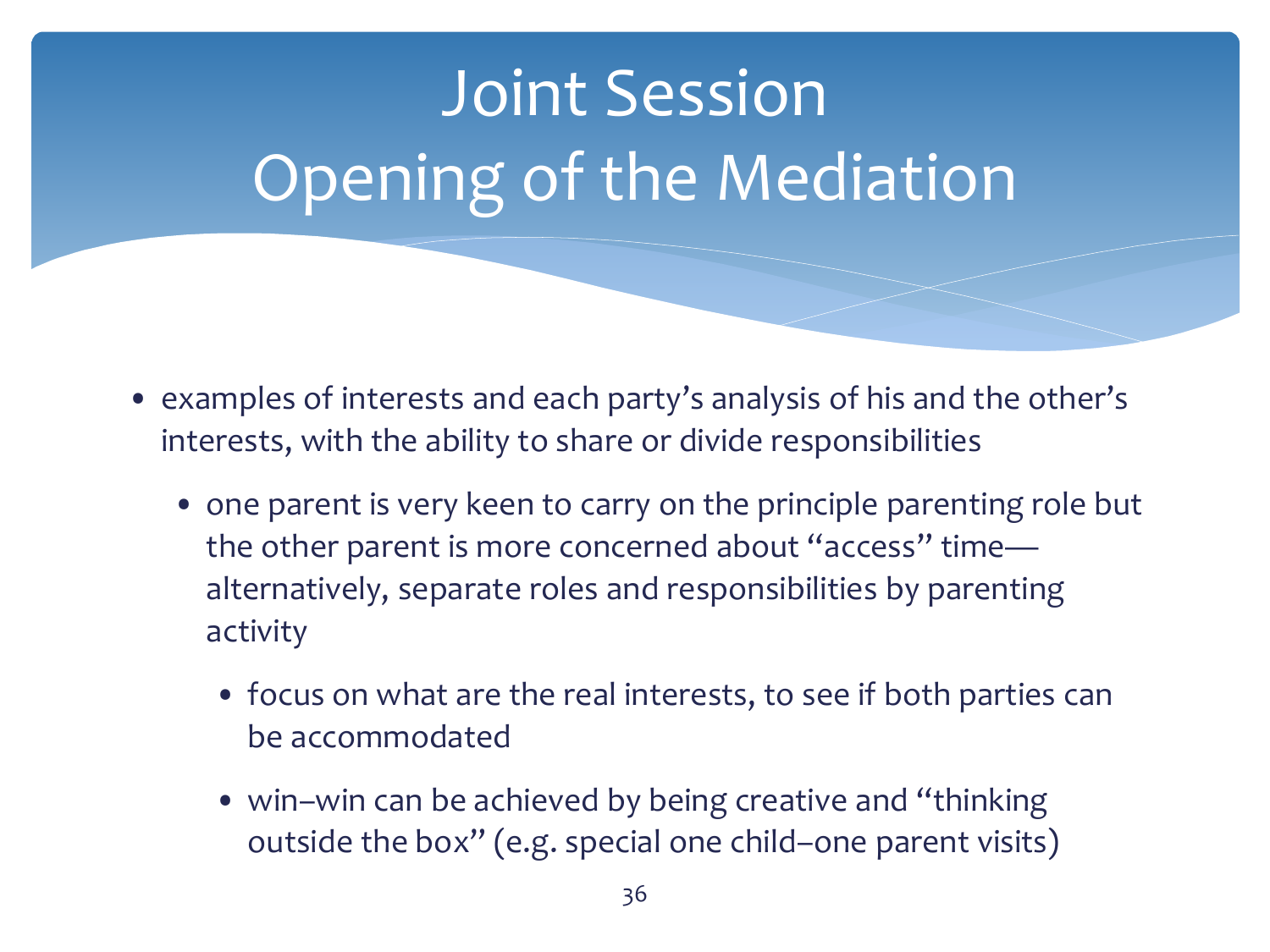- employment dismissal: meaning job reference
- estate dispute: family cottage versus the \$
- often, more intangible result (e.g. an apology) may be sufficient, or, alternatively, some recognition that some state of affairs was in existence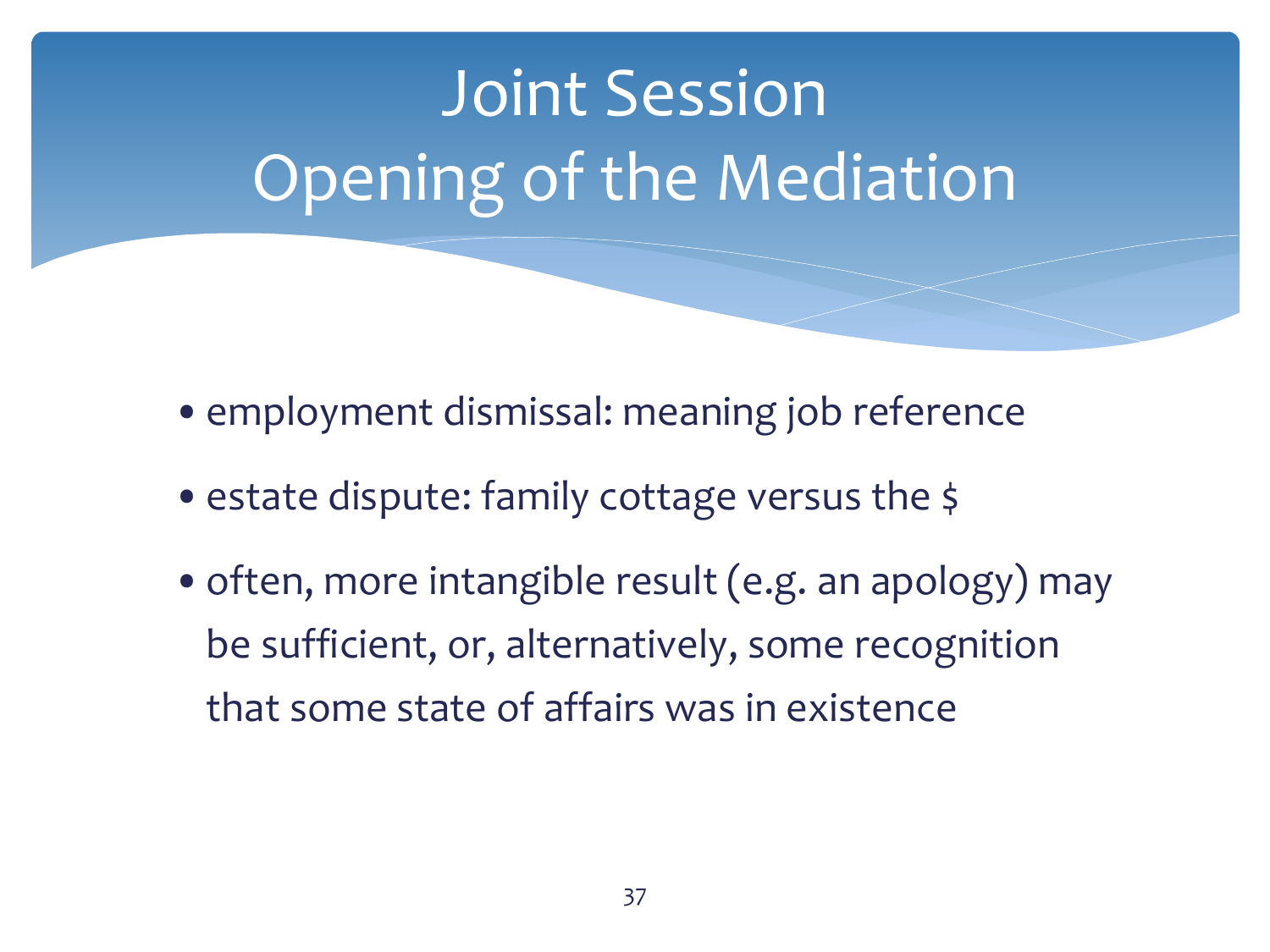- risk assessment: emphasis on the risks of litigation is very, very important in the opening
- before any caucusing, both sides should present their best cases, getting as many issues on the table as possible—it can represent the adversarial nature of the dispute that they are likely to face if they do not settle, allowing them to hear and understand the other's perspective, and thus emphasizes the risks each party faces
- "reality testing" of litigation risks—often referred to as "bargaining in the shadow of the law"
- the decision-maker may not have all of the options that are open to the parties to be creative during a mediation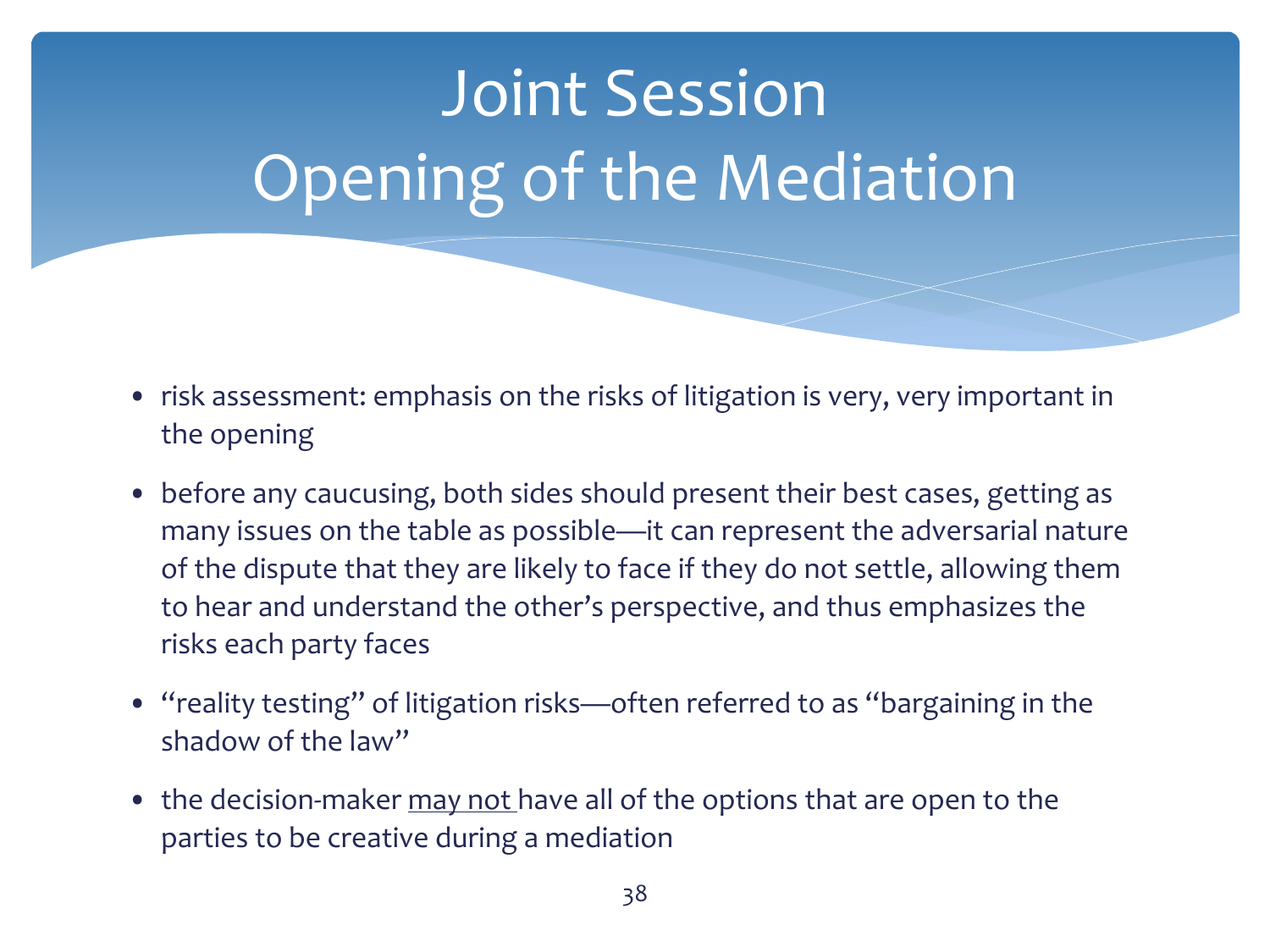•presumption: damages before liability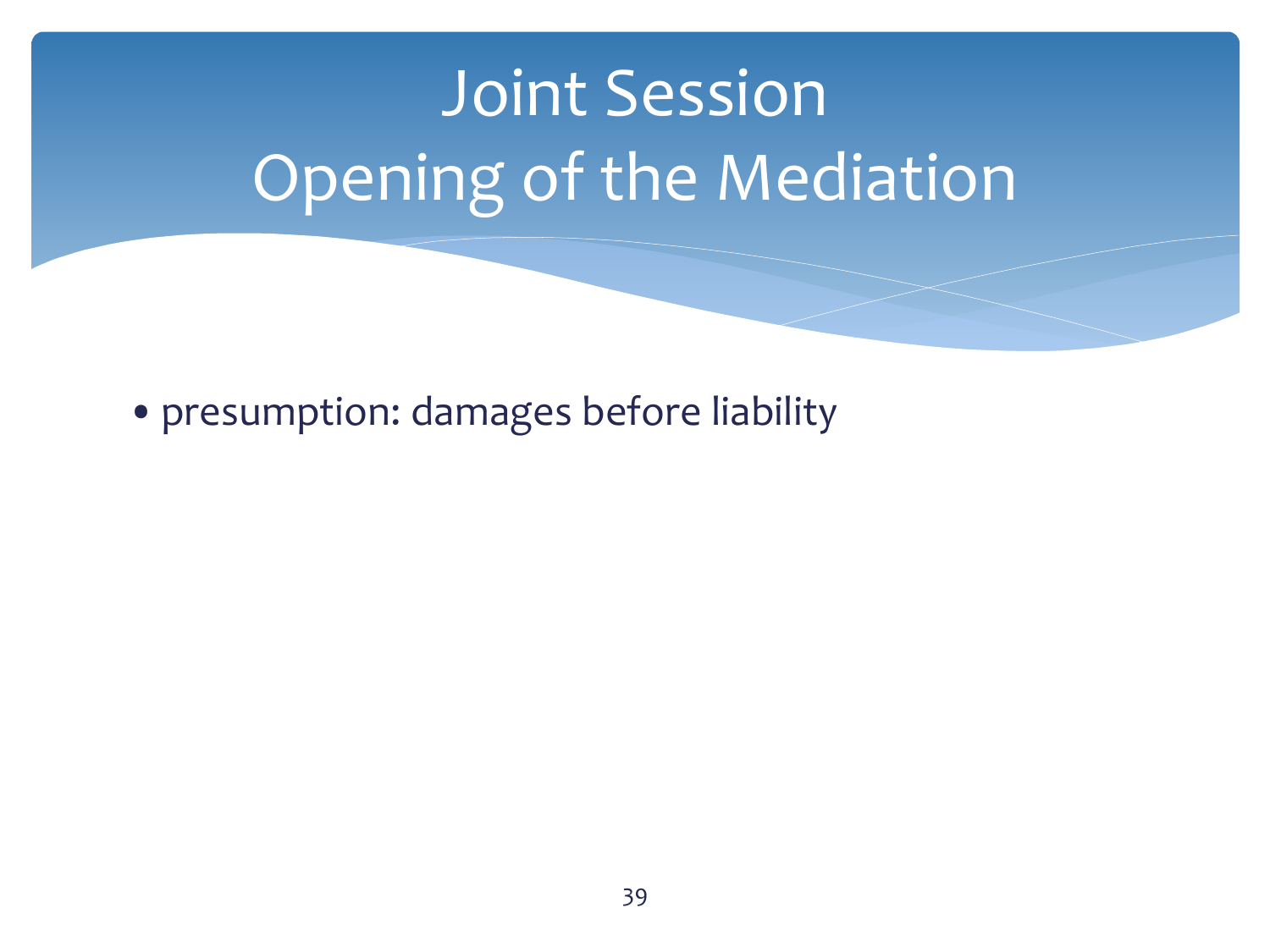

- Opening Positions
	- once the parties have "warmed up", I like them each to provide his/her opening statements
	- in these opening statements, each party needs to demonstrate the forcefulness of their arguments and see how forcefully the other side will be if the matter goes to trial—this will give them a better appreciation of the potential risks
	- I invite the parties to give some consideration to what they "really need" to settle the case to move on with life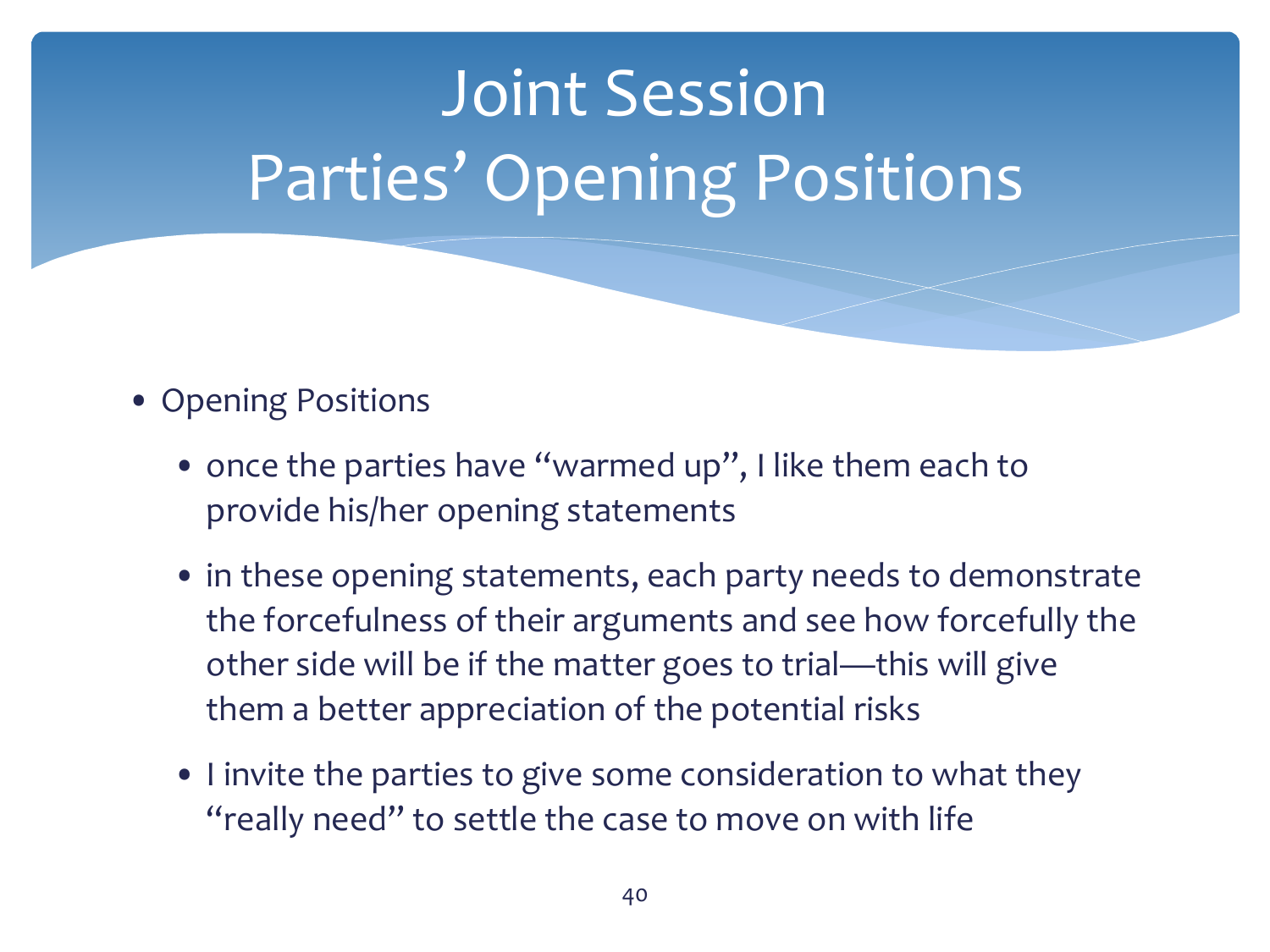## Joint Session "Caucusing Lite"

- make a **real** opening new offer for compromise to the other side
- few minutes to caucus to call upon me for any risk analysis or "evaluative views"
- again, focus on the "risks" in the early stages
- it is only at the end of what would be an otherwise unsettled mediation that the evaluative mediator should give harder opinions for the parties on the liability merits and value of damages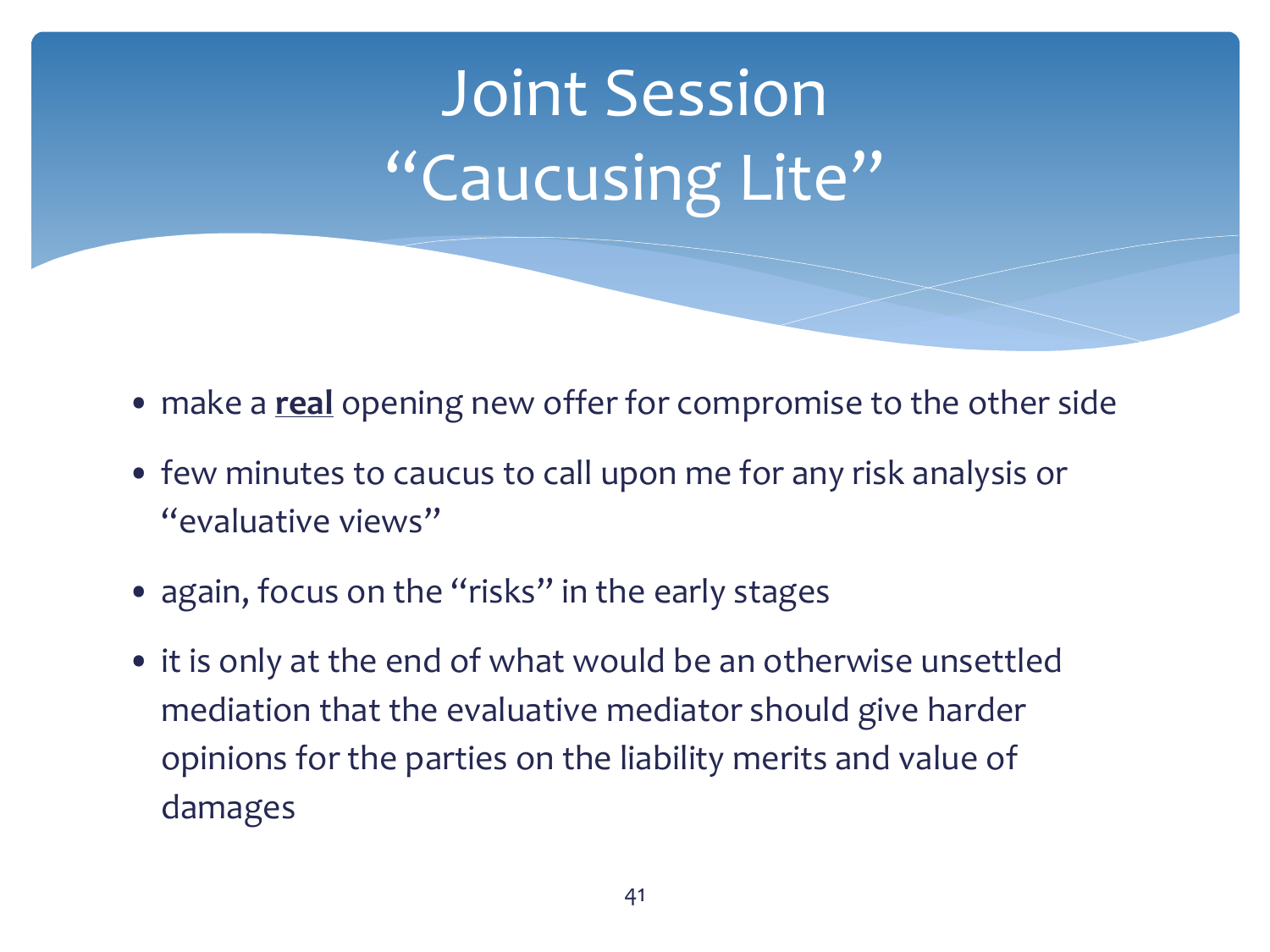## Joint Session "Caucusing Lite"

- •focus is on what the parties are prepared to do for the purposes of settling **today**
- if the parties do not show some significant movement, it may be a short mediation
- •begin the shuttle communication phase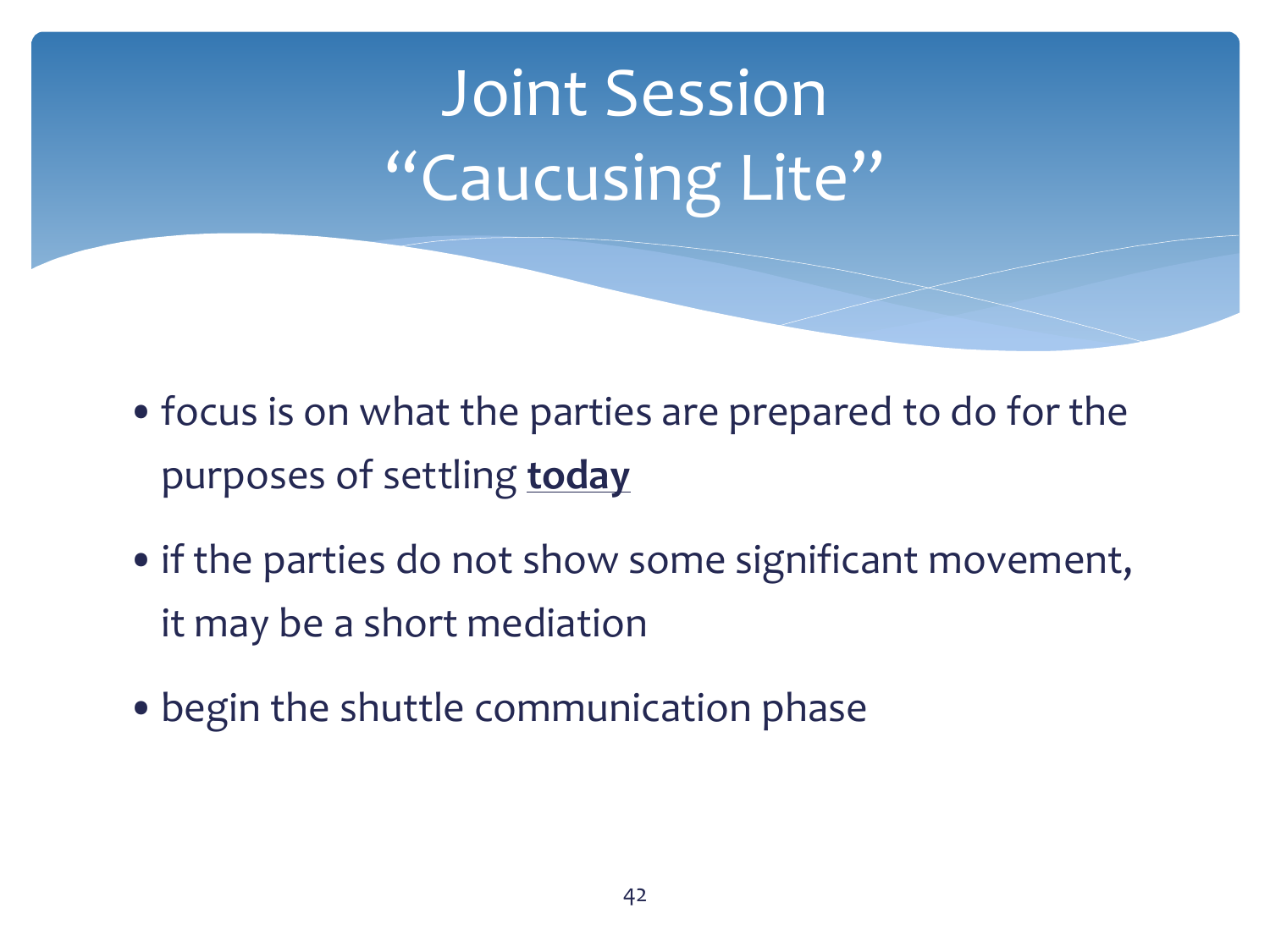### Real Caucusing / Shuttle Diplomacy

- having negotiations in joint session, or with private caucuses and then the parties and/or their counsel coming back and declaring positions is often not too helpful
- often, the emotions of the parties reach their maximum in the cut and thrust of proposals and the views of the other as to the veracity of the other's proposal, in a way that get "out of check" and are not conducive to settlement
- I move to real caucusing—remove the emotions and improve the effectiveness of strategic communication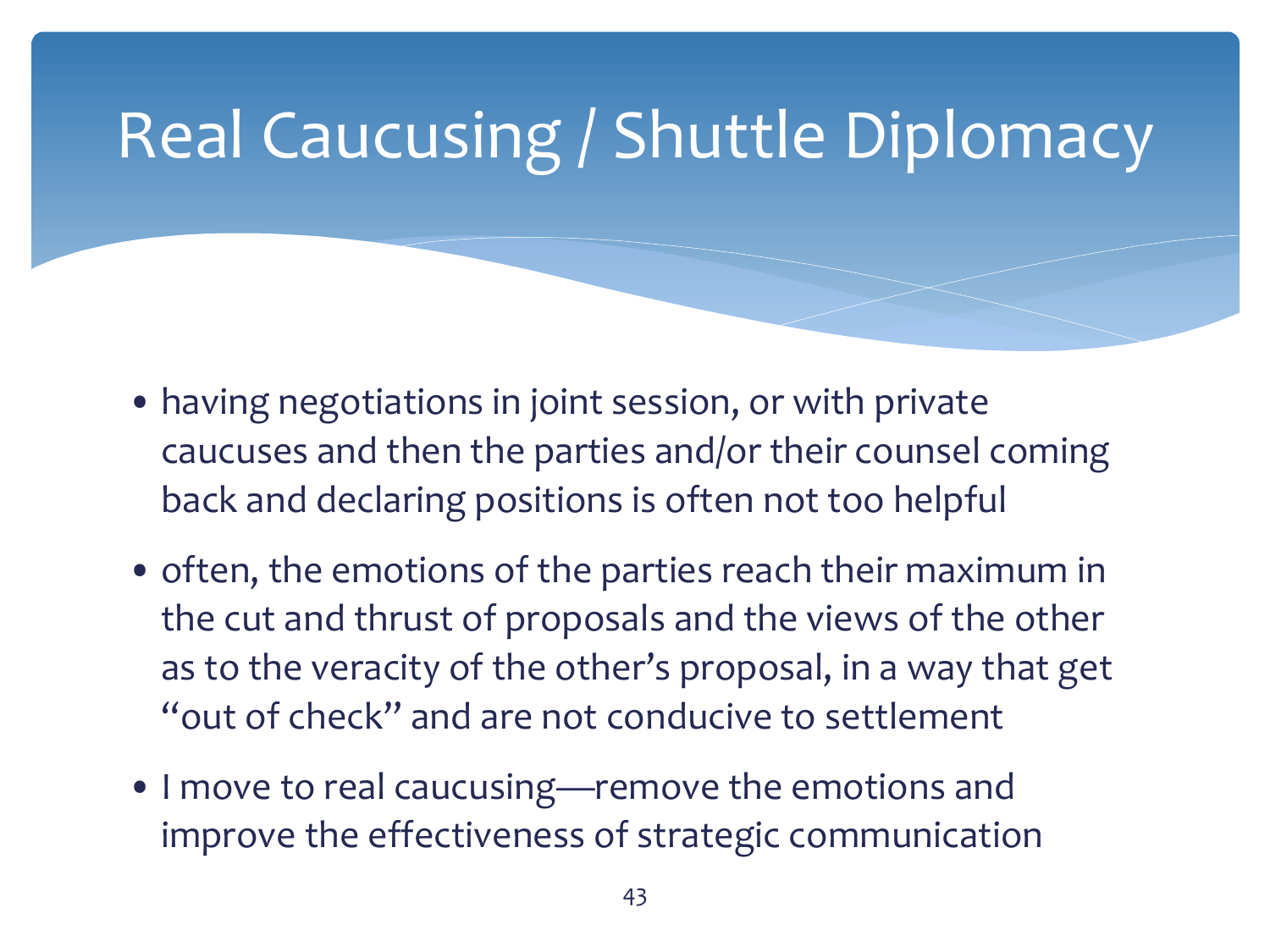### Real Caucusing / Shuttle Diplomacy

- proposals communicated by the mediator may be more acceptable, without any improper process, by virtue of the very reason that they are not communicated by an "adversary"
- meet with each party and their counsel
- invite them to "sharpen their pencils"
- parties should not only focus on their next offer, but give careful consideration to where the other side really is, and will be, as the shuttle communication continues, and to try and look forward to see what an ultimate possible settlement might be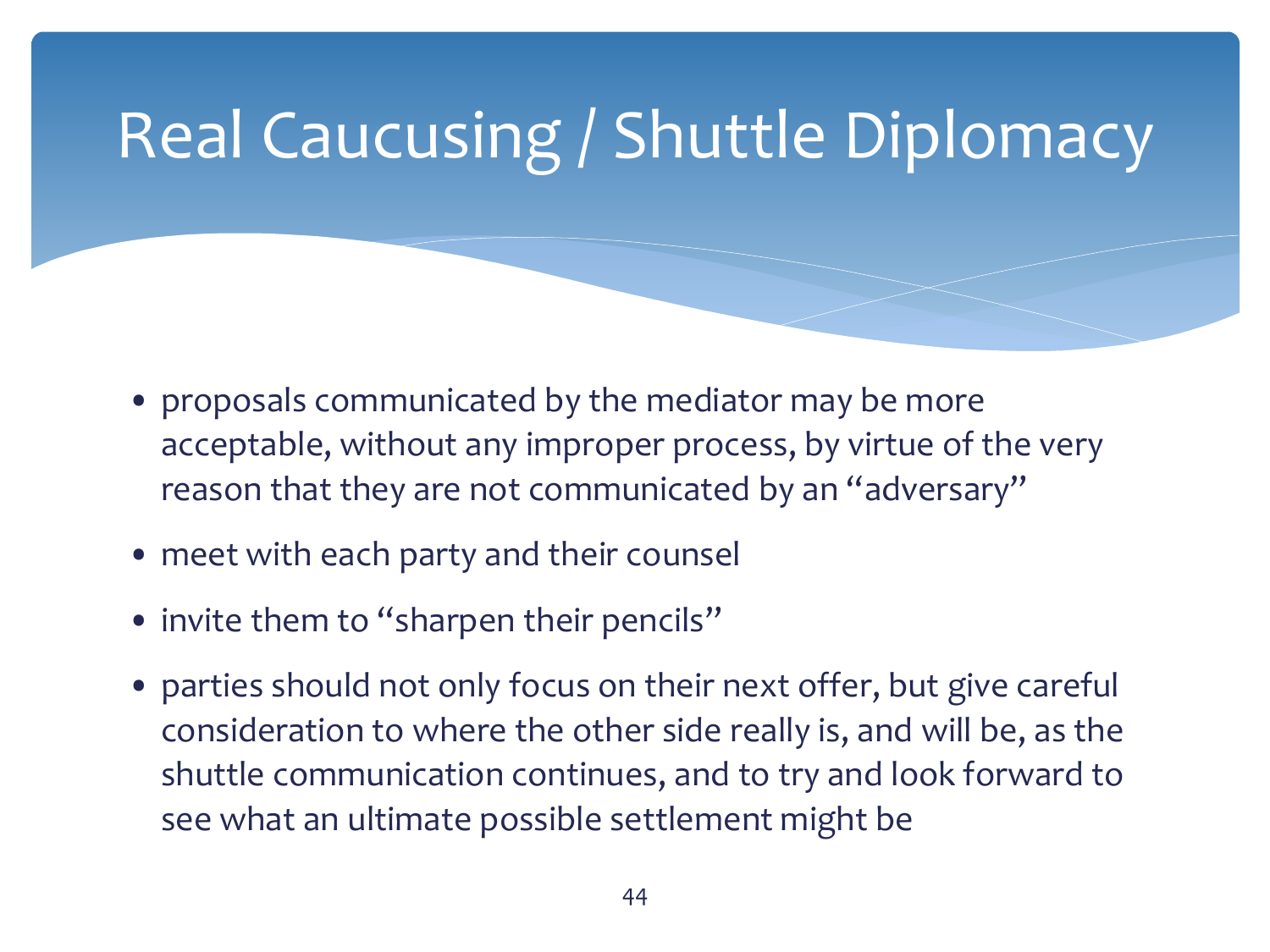## Real Caucusing / Shuttle Diplomacy

- continue to raise the issues of the risks that may be faced, including:
	- the identity of the ultimate decision-maker in a trial;
	- a poor performance by a witness, a party, or counsel (i.e., a "poor" game); and
	- all of the other risks that go along with trial advocacy
- what they **really** need to get out of the dispute in question
- help the parties evaluate what might—or might not—be acceptable to the other side (e.g. "my sense" of the matter)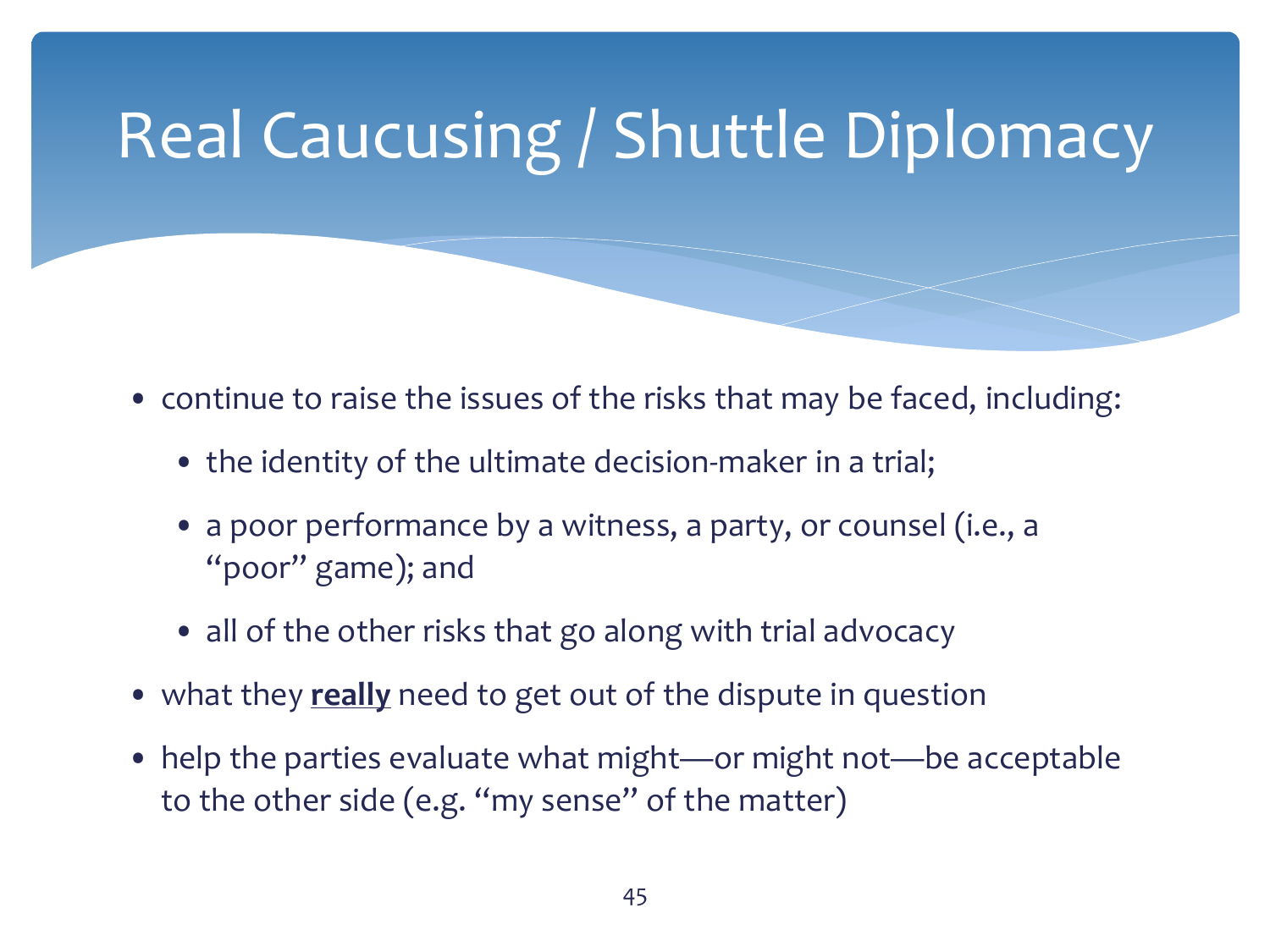## Real Caucusing / Shuttle Diplomacy Special Techniques

- determine chance of a final offer early on or whether there will be a number of steps before resolution appears to be moving in the right direction or has hit a barrier
- this might take a "number of dances"
- mainstream approaches to conflict resolution include veiling or cloaking information: using a code of conduct; the singletext approach; caucusing/shuttle diplomacy; and the use of hypotheticals (Anderson *et al.*)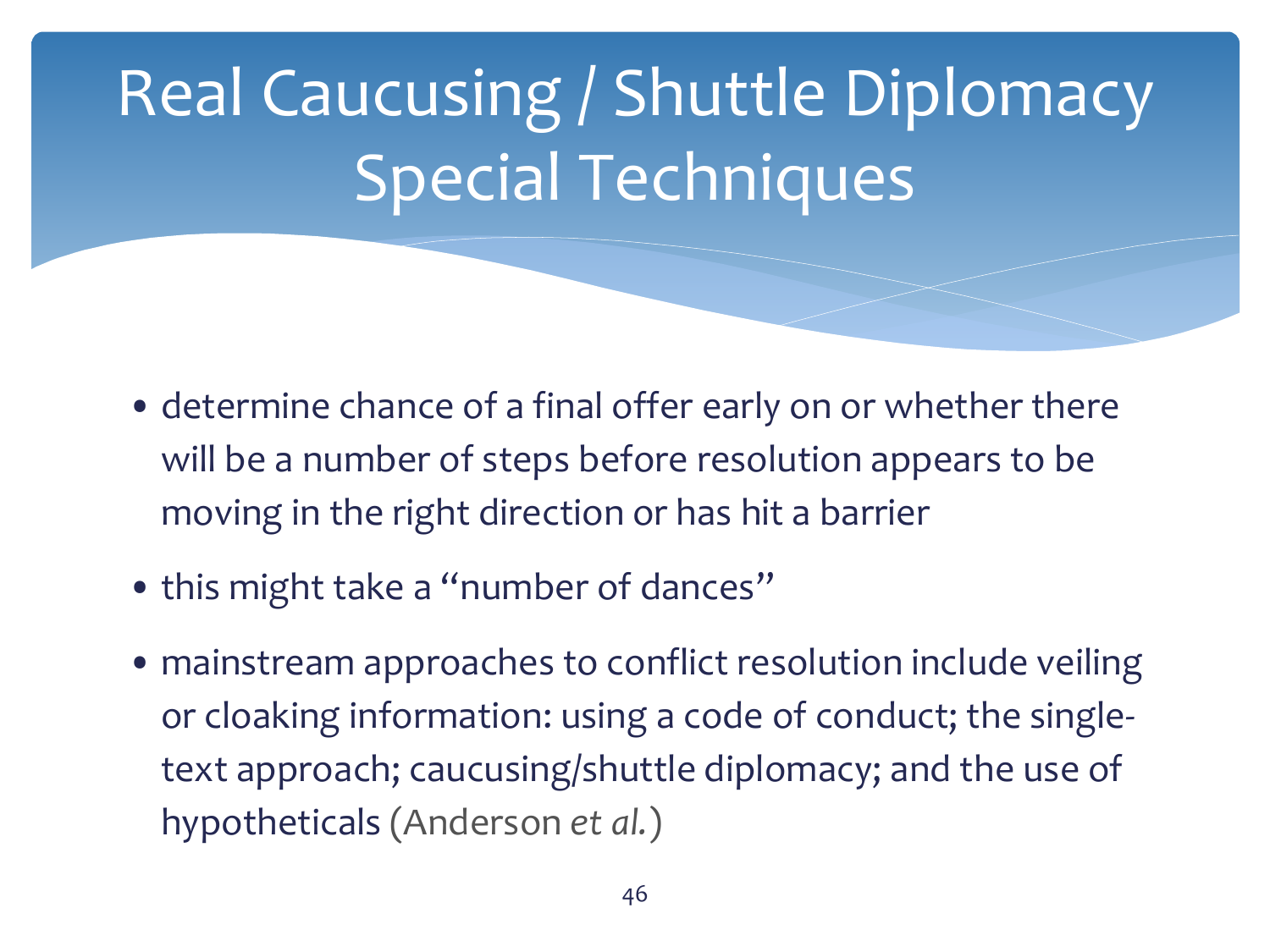Real Caucusing / Shuttle Diplomacy Move from Cloaks and Veils to Transparency

- cloaks and veils must, ethically, move to ultimate transparency information withheld or restrained must be more gradually revealed
- the hallmarks of mediation are the self-determination of the parties and the impartiality of the mediator (Anderson *et al.*)
- **Key: in this process, I find that the true value of a good, but ethical, mediator is to push the parties beyond their entrenched position to a place where they, even begrudgingly, recognize is better than the risks they will take in an adjudication—their BATNA or WATNA**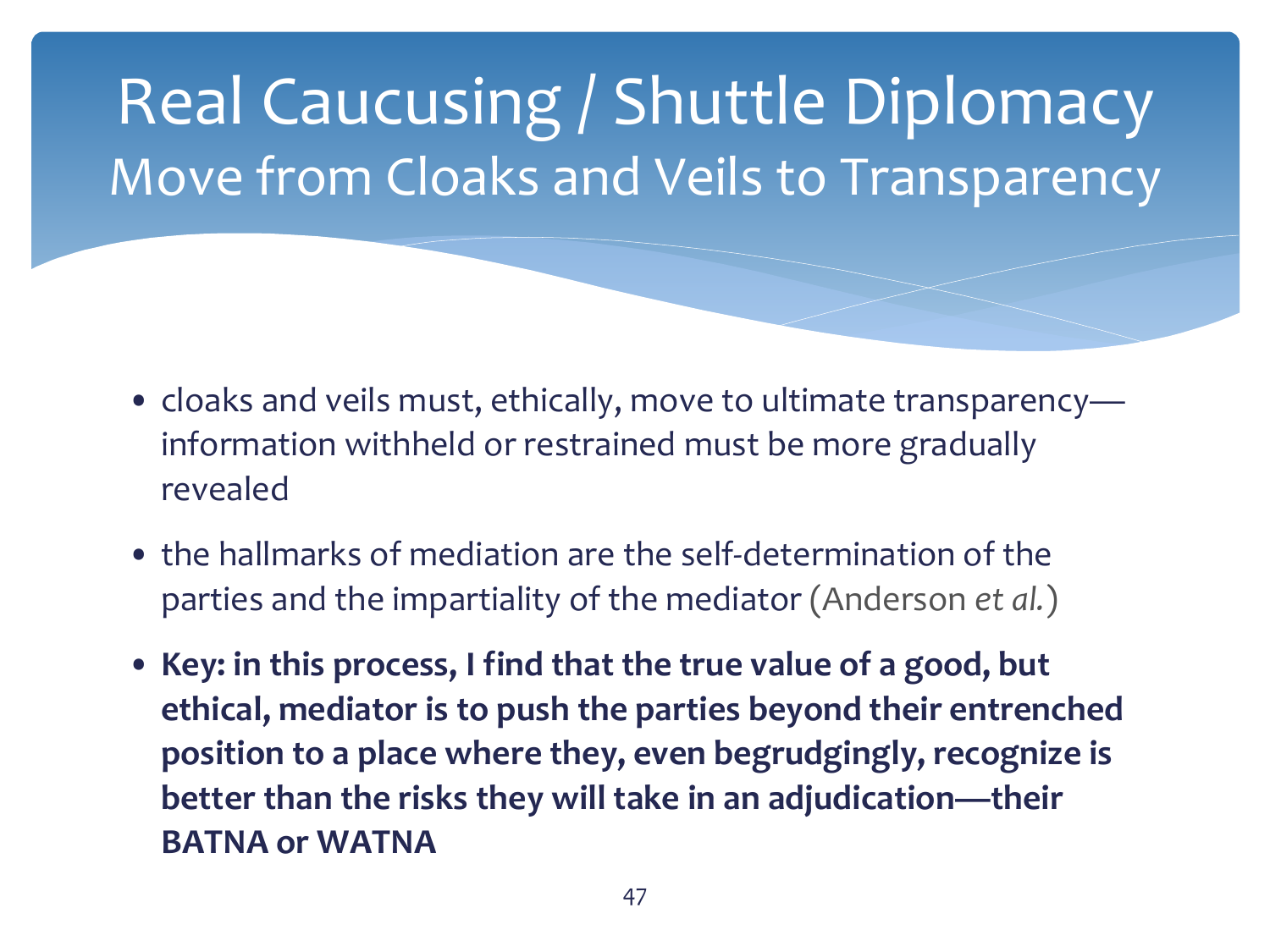

*"a skilled and experienced mediator can use cloaks and veils so as to keep the mediation from starting out in unproductive directions and to stimulate thought 'outside the box' during the mediation, and then, by gradually removing cloaks and veils, to reach a state of transparency prior to any final settlement"*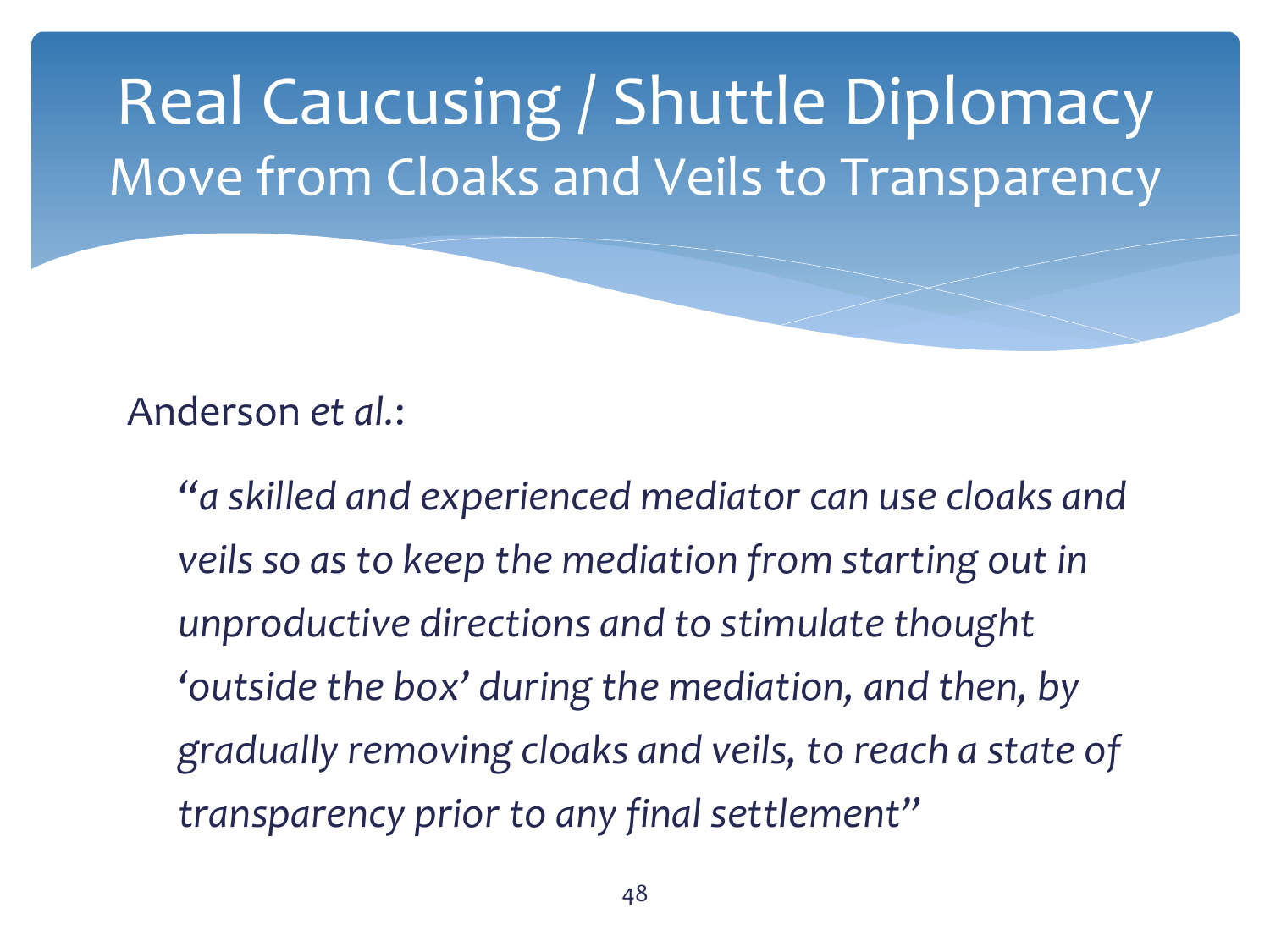Real Caucusing / Shuttle Diplomacy Mediator's "My Sense"

- it's always important for the mediator to get his "hands dirty" in helping to craft an offer in a way that maximizes the opportunity for acceptance (e.g., conciliation rather than hostility)
- I call this "my sense"—the mediator can be helpful to the parties in crafting an offer in the most successful way
- imperative that the parties' positions not be revealed to the other side except insofar as specifically authorized—this creates a cloak of ignorance as to what is the other party's real position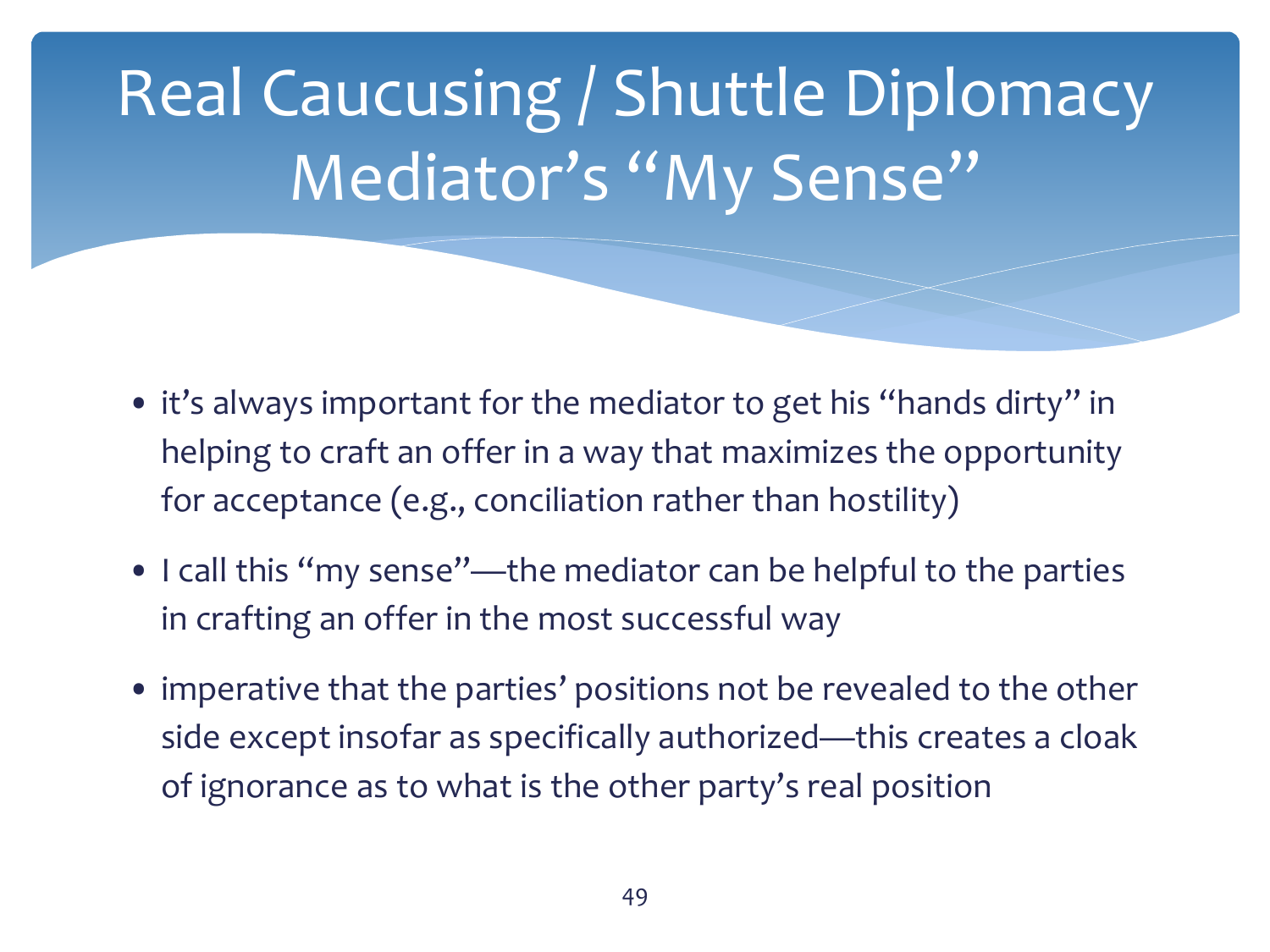Real Caucusing / Shuttle Diplomacy Mediator's "My Sense"

- there is often an impasse looming or reached—where that results, retreat for clarification of the facts or the law being relied upon by each party so as to allow the matter to move forward—sometimes the issue is a legal one and the mediator can often provide a proposed legal resolution on which they can proceed to take the next step
- sometimes it is a more human approach where parties can try a different approach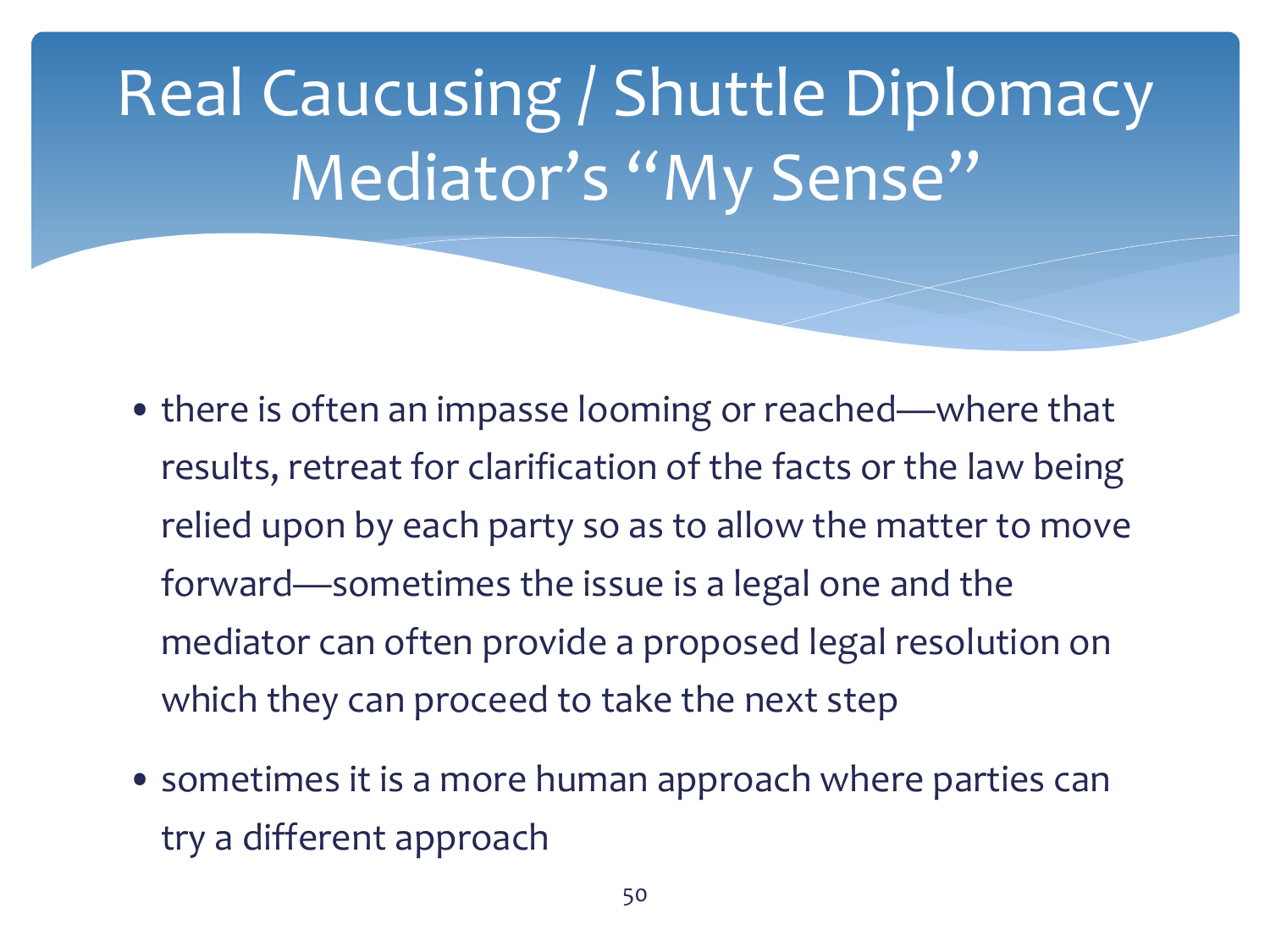## Real Caucusing / Shuttle Diplomacy Final Offers

•hypothetically, could you live with this (the "final, final, final" position)?—this is a compromise of the numbers that I believe the parties can come to accept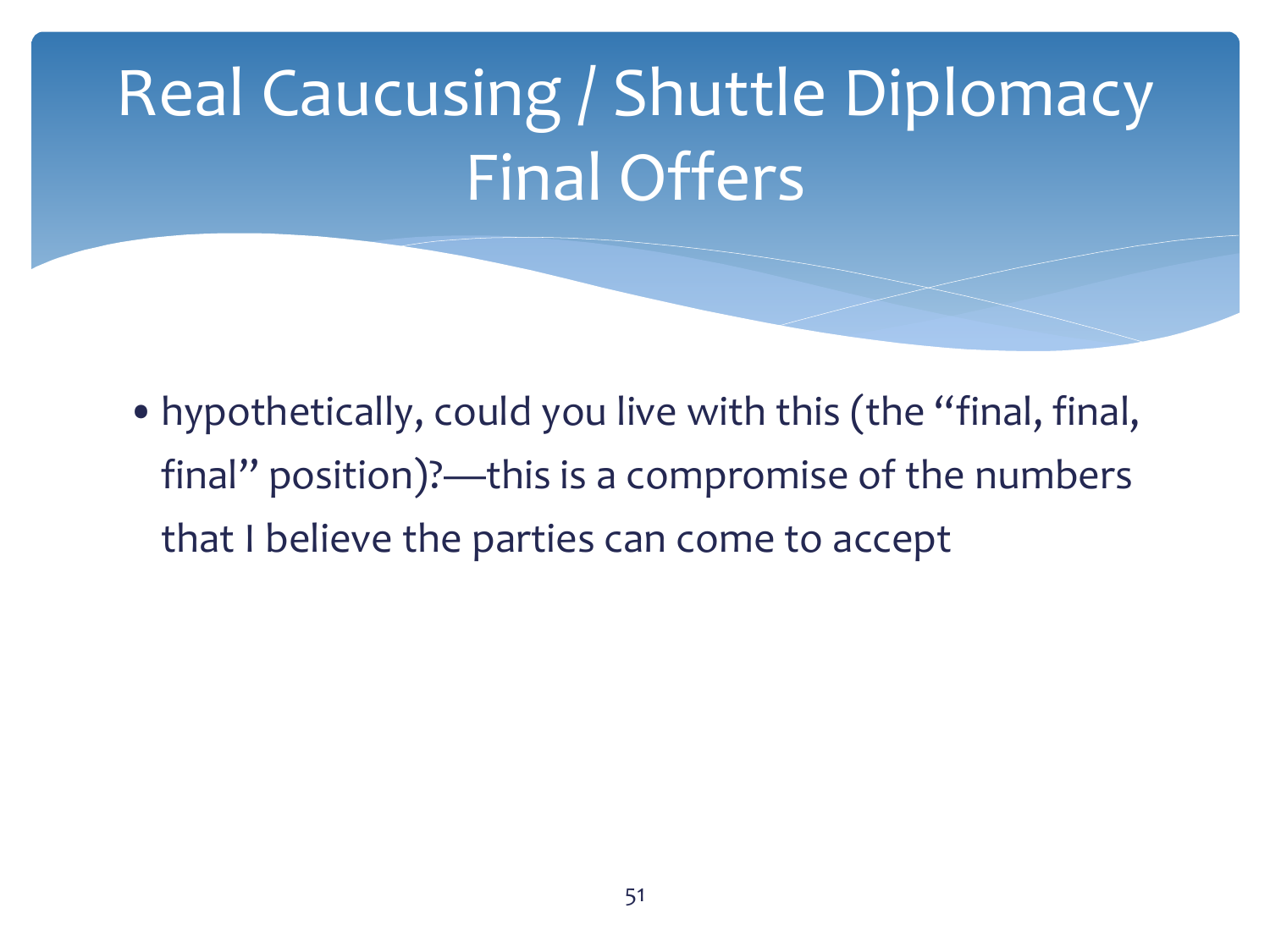Other Less Than Full Settlement Options— When Settlement Impasse Results

- a mediation/arbitration (binding JDR)
- parties may agree to a "final offer" resolution
- arrange a partial settlement, with the other remaining issues to be determined later by: further negotiations; a further mediation; or at trial/arbitration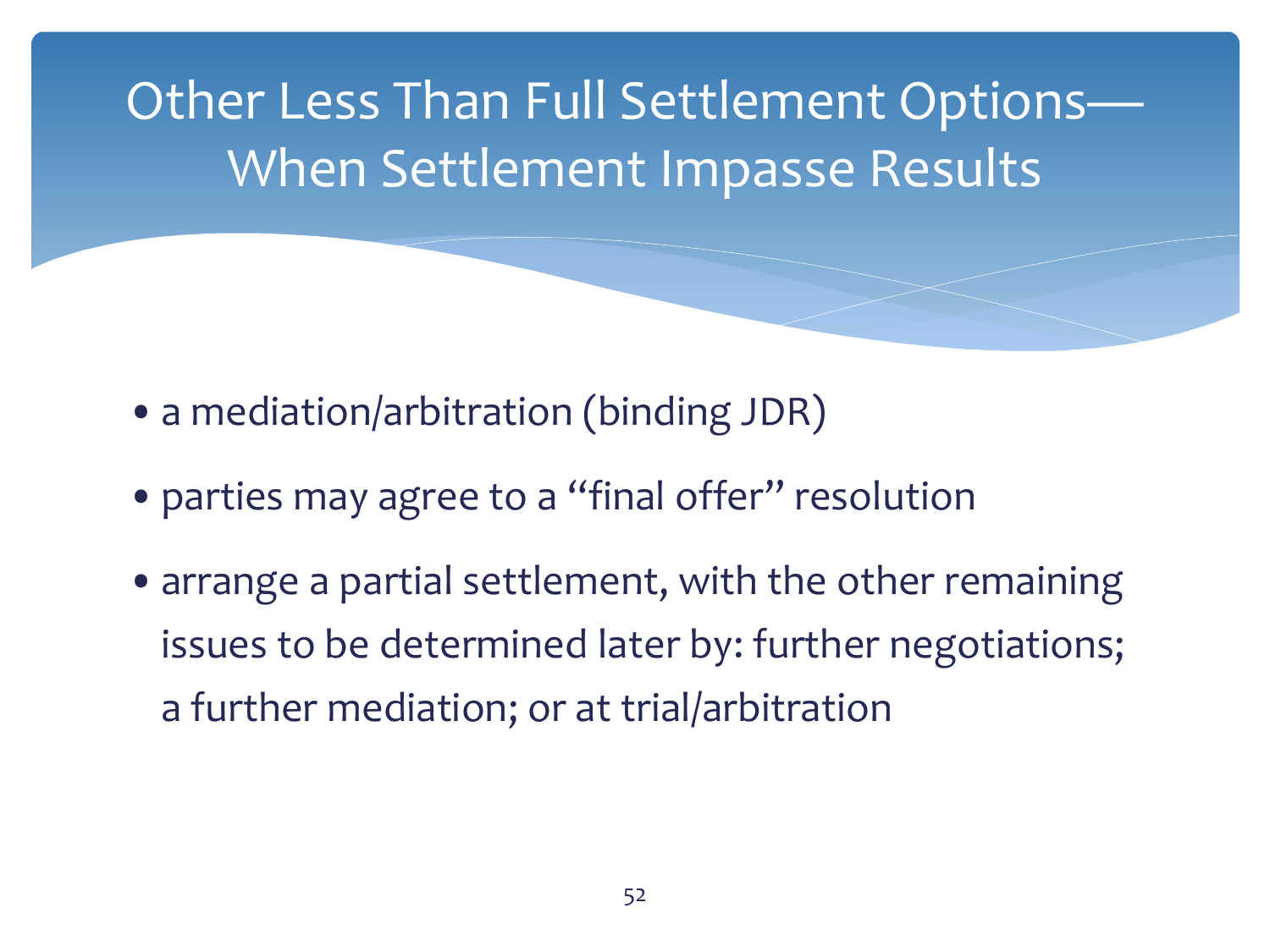## Documenting Settlement

- it's extremely important that, once there is an agreement on any or all the issues in dispute, the settlement is fully documented on the Scott Schedule, as a written memorandum in which it is clear to the parties that it is able to be used by the parties to enforce a settlement if something falls apart after the mediation, and before it's fully documented or put into a formal judgment
- in a judicial context, I often go into a courtroom on the record and have them declare (both client and lawyer) that the settlement on the record is the settlement that they have agreed to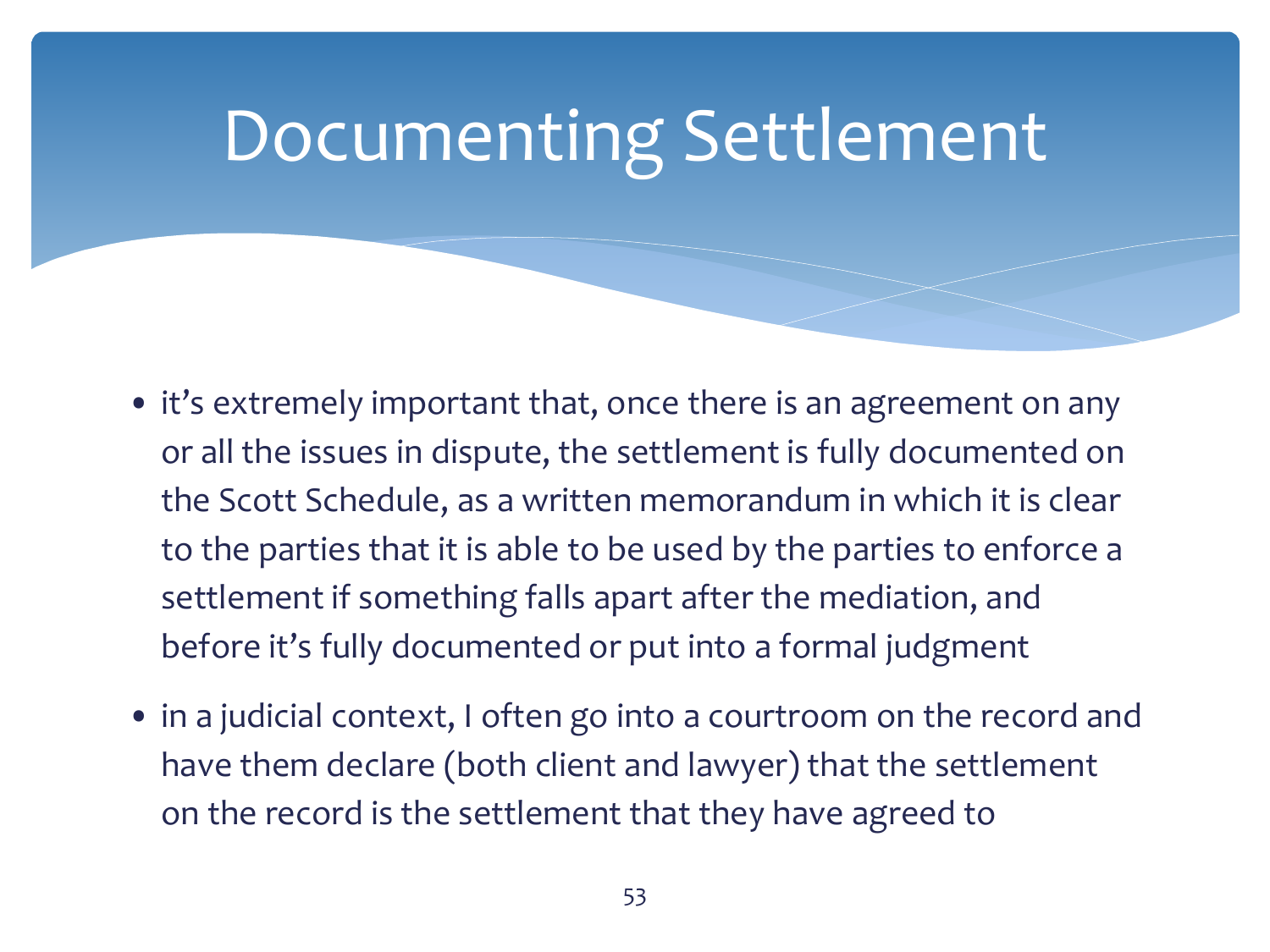#### Post-Settlement

• where there is \$ outstanding, or matters of substance to perform, time to pay and perform before the settlement is finalized, or after settlement, it is important to determine those terms of payment, including interest, timing, security, and discounts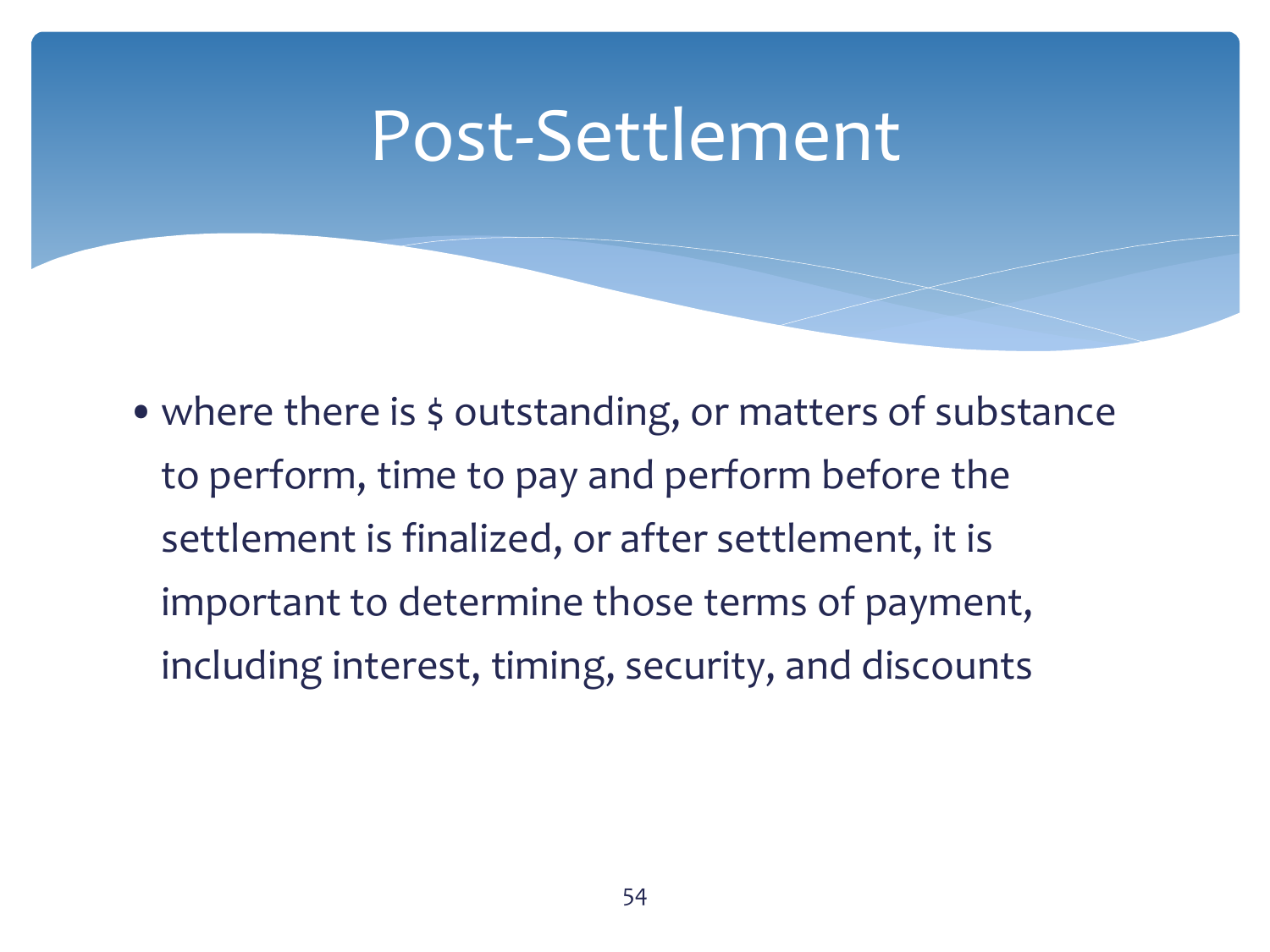#### **Conclusion**

- •mediation, especially judicial mediation, is not for the faint of heart—it requires education and experience
- at all times along the way, all methods and strategies must be based on, and proceed on, sound ethics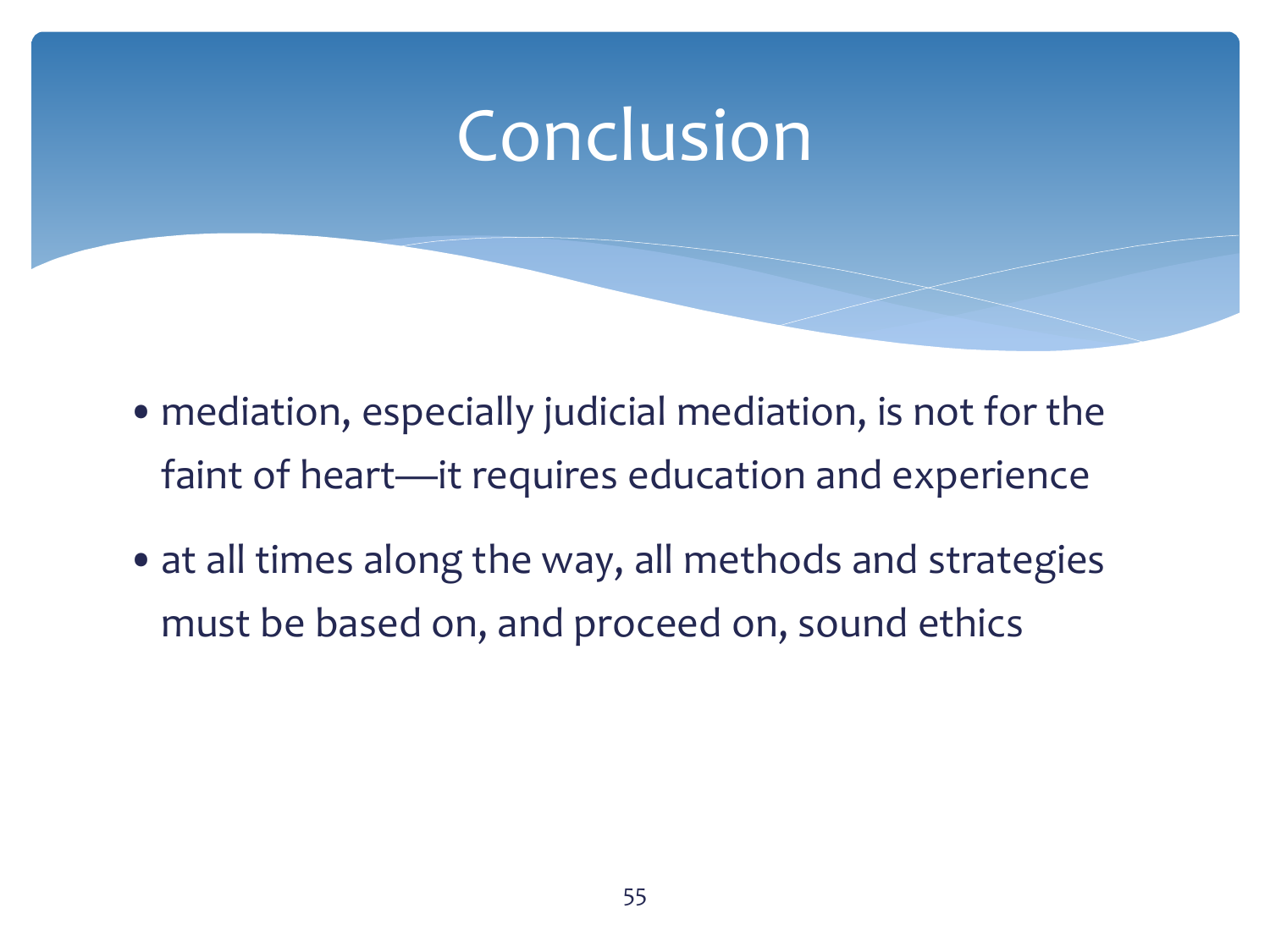### Conclusion

- **in the end result, it is usually the detailed caucusing and shuttle communication that allows a judicial mediator to know how and when to use a number of mediation tools to improve the process of mediation to lead to settlement**
- the best and most final process is seldom achieved, because even after a long journey using mediation theory, it is often seen as just a beginning
- **if ethical resolution of disputes is achieved, the judicial mediator has his/her rewards, as do the disputants**